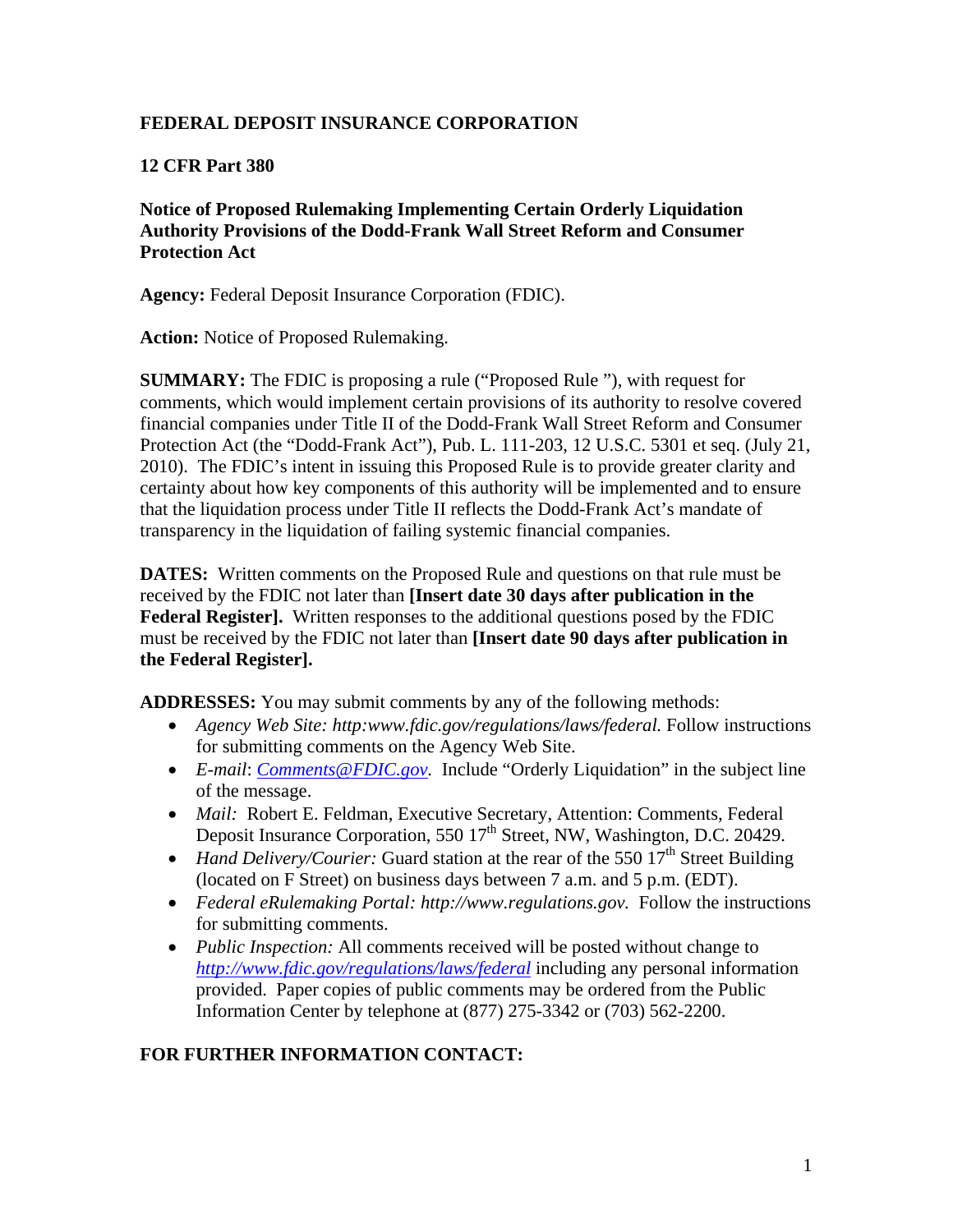Michael Krimminger, Office of the Chairman, 202-898-8950; R. Penfield Starke, Legal Division, 703-562-2422; Federal Deposit Insurance Corporation, 550  $17<sup>th</sup>$  Street N.W., Washington, DC 20429.

#### **SUPPLEMENTARY INFORMATION:**

### **I. Background**

Prior to the enactment of the Dodd-Frank Act on July 21, 2010, there was no common or adequate statutory scheme for the orderly liquidation of a financial company whose failure could adversely affect the financial stability of the United States. Instead, insured depository institutions were subject to an FDIC-administered receivership under applicable provisions of the Federal Deposit Insurance Act ("FDI Act"), insurance companies were subject to insolvency proceedings under individual State's laws, registered brokers and dealers were subject to the U.S. Bankruptcy Code and proceedings under the Securities Investor Protection Act , and other companies (including the parent holding company of one or more insured depository institutions or other financial companies) were eligible to be a debtor under the U.S. Bankruptcy Code. These disparate insolvency regimes were found to be inadequate to effectively address the actual or potential failure of a financial company that could adversely affect economic conditions or financial stability in the United States. In such a case, financial support for the company sometimes was the only viable option available for the Federal government to avoid or mitigate serious adverse effects on economic conditions and financial stability that could result from the company's failure.

With the enactment of the Dodd-Frank Act, Federal regulators have the tools to resolve a failing financial company that poses a significant risk to the financial stability of the United States. The receivership process established under Title II of the Dodd-Frank Act provides for an orderly liquidation of such a "covered financial company" in a way that addresses the concerns and interests of legitimate creditors while also protecting broader economic and taxpayer interests.

#### *Appointment of Receiver*

Title II of the Dodd-Frank Act provides a process for the appointment of the FDIC as receiver of a failing financial company that poses significant risk to the financial stability of the United States (a "covered financial company"). Under this process, certain designated Federal regulatory agencies must recommend to the Secretary of the Treasury (the "Secretary") that the Secretary, after consultation with the President, make a determination that grounds exist to appoint the FDIC as receiver of the company. The Federal Reserve Board and the Securities and Exchange Commission will make the recommendation if the company or its largest U.S. subsidiary is a broker or a dealer; the Federal Reserve Board and the Director of the Federal Insurance Office will make the recommendation if the company or its largest subsidiary is an insurance company; and the Federal Reserve Board and the FDIC will make the recommendation in all other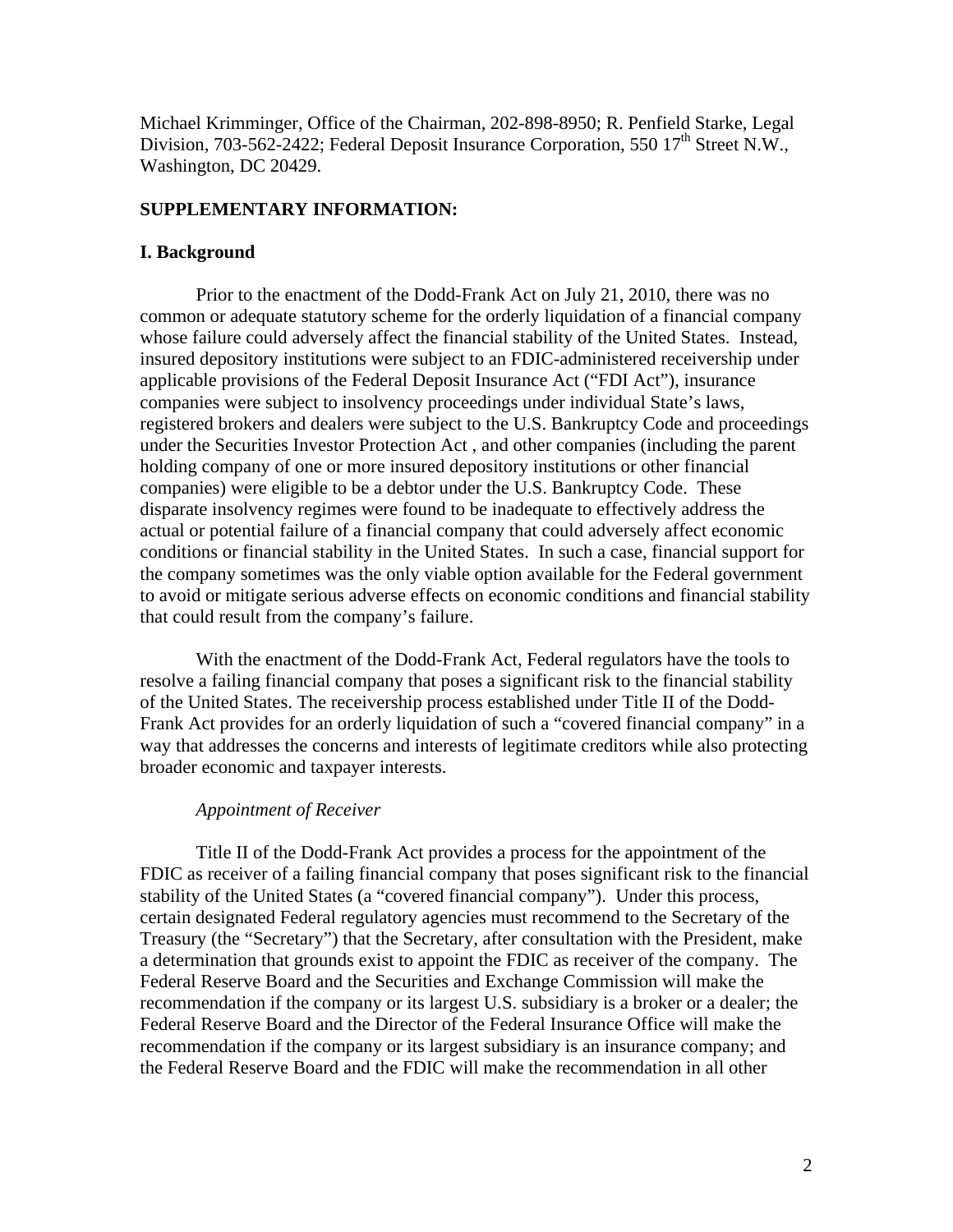cases. This procedure is similar to that which is applied to systemic risk determinations under section 13 of the FDI Act  $(12 \text{ U.S.C. } 1823(c)(4))$ .

The Dodd-Frank Act requires that recommendations to the Secretary include an evaluation of whether the covered financial company is in default or in danger of default, a description of the effect that the company's default would have on the financial stability of the United States, and an evaluation of why a case under the Bankruptcy Code would not be appropriate. In determining whether the FDIC should be appointed as receiver, the Secretary must make specific findings in support, including: that the company is in default or in danger of default; that the failure of the company and its resolution under otherwise applicable Federal or State law would have serious adverse effects on financial stability in the United States; no viable private sector alternative is available; any effect on the claims or interests of creditors, counterparties, and shareholders is appropriate; any action under the liquidation authority will avoid or mitigate such adverse effects taking into consideration the effectiveness of the action in mitigating the potential adverse effects on the financial system, cost to the general fund of the Treasury, and the potential to increase excessive risk taking; a Federal regulatory agency has ordered the company to convert all of its convertible debt instruments that are subject to regulatory order; and the company satisfies the definition of a financial company under the law.

If the Secretary makes the recommended determination and the board of directors (or similar governing body) of the company acquiesces or consents to the appointment, then the FDIC's appointment as receiver is effective immediately. If the company's governing body does not acquiesce or consent, the Dodd-Frank Act provides for immediate judicial review by the United States District Court for the District of Columbia of whether the Secretary's determinations that the covered financial company is in default or danger of default and that it meets the definition of financial company under Title II are arbitrary and capricious.<sup>1</sup> If the court upholds the Secretary's determination, it will issue an order authorizing the Secretary to appoint the FDIC as receiver. $2$  If the court fails to act within twenty-four hours of receiving the petition, then the appointment of the receiver takes effect by operation of law.

#### *Orderly Liquidation*

 $\overline{a}$ 

Title II of the Dodd-Frank Act (entitled "Orderly Liquidation Authority") also defines the policy goals of the liquidation proceedings and provides the powers and duties of the FDIC as receiver for a covered financial company. Section  $204(a)^3$ succinctly summarizes those policy goals as the liquidation of "failing financial companies that pose a significant risk to the financial stability of the United States in a

 $1$  The immediate judicial review required by the Dodd-Frank Act contrasts with the analogous provisions in the National Bank Act (12 U.S.C. 191(b)), the Home Owner's Loan Act (12 U.S.C. 1464(c)(2)(B)), and the Federal Deposit Insurance Act (12 U.S.C. 1821(c)(7)). Each of these statutes permits judicial review of the appointment of the receiver, but only after the appointment has taken effect.

 $2$  If the court overrules the Secretary's determination, the Secretary is provided the opportunity to amend and refile the petition immediately. The Dodd-Frank Act includes appeal provisions, but does not provide for a stay of the actions taken by the receiver after its appointment.

 $3$  Unless the context requires otherwise, all section references are to the Dodd-Frank Act.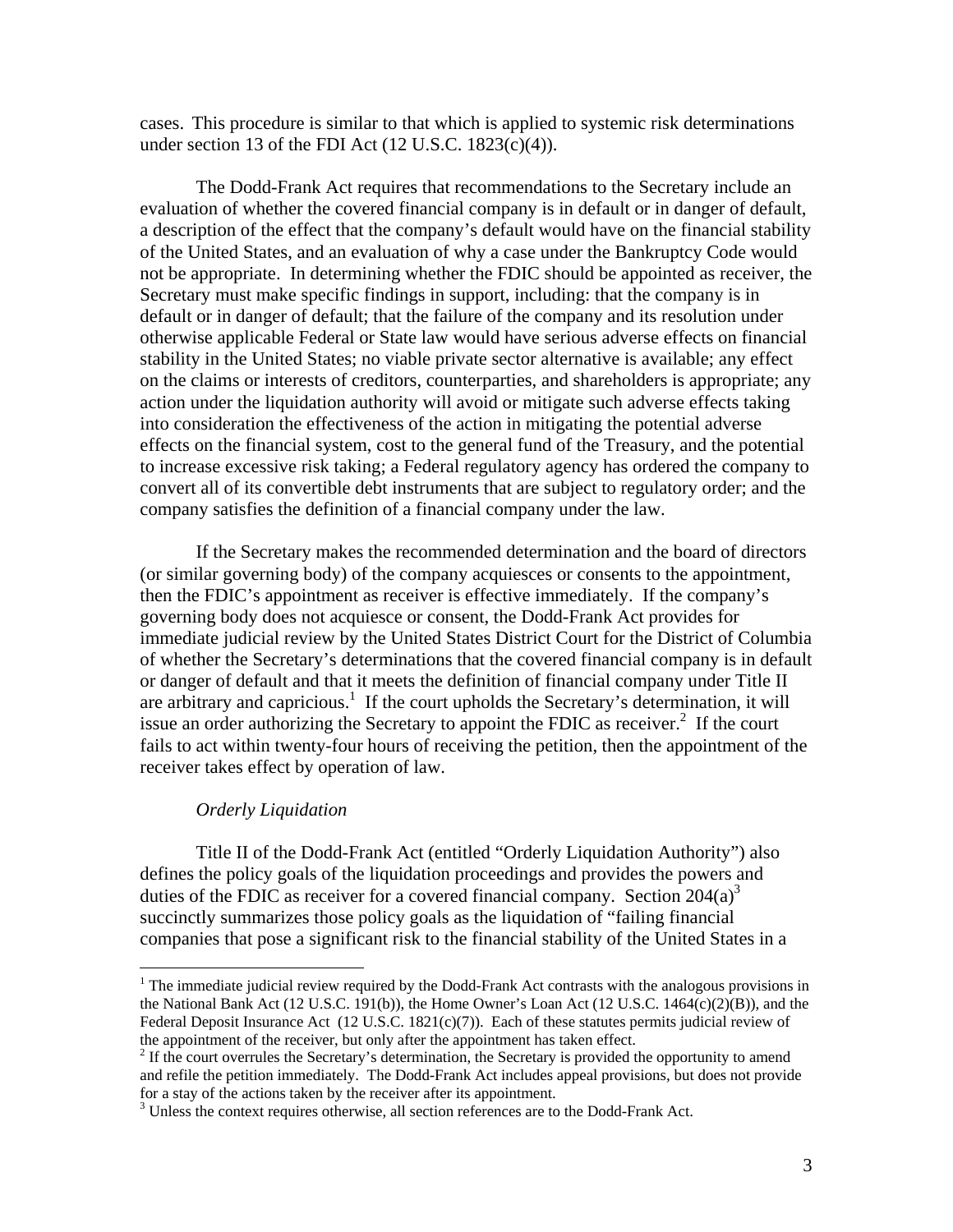manner that mitigates such risk and minimizes moral hazard." The statute goes on to say that "creditors and shareholders will bear the losses of the financial company" and the FDIC is instructed to liquidate the covered financial company in a manner that maximizes the value of the company's assets, minimizes losses, mitigates risk, and minimizes moral hazard. See sections 204(a) and 210(a)(9)(E). Fundamentally, a liquidation under the Dodd-Frank Act is a liquidation of the company that imposes the losses on its creditors and shareholders. Not only is the FDIC prohibited from taking an equity interest in or becoming a shareholder of a covered financial company or any covered subsidiary, but other provisions of the Dodd-Frank Act bar any Federal government bail-out of a covered financial company. See section 210(h)(3)(B). In this way, the statute will prevent any future taxpayer bailout by providing a liquidation process that will prevent a disorderly collapse, while ensuring that taxpayers bear none of the costs.

Similarly, management, directors, and third parties who are responsible for the company's failing financial condition will be held accountable. The FDIC must remove any management and members of the board of directors of the company who are responsible for the failing condition of the covered financial company. See section 206.

While ensuring that creditors bear the losses of the company's failure under a specific claims priority, Title II incorporates procedural and other protections for creditors to ensure that they are treated fairly. For example, creditors can file a claim with the receiver and, if dissatisfied with the decision, may file a case in U.S. district court in which no deference is given to the receiver's decision. See section 210(a)(2)-(4). Once claims are proven, the FDIC has the authority to make interim payments to the creditors, consistent with the priority for payment of their allowed claims, as it does in resolutions of insured depository institutions. This accelerated or advance dividend authority, provided in section  $210(a)(7)$ , is a valuable tool to provide payments to creditors and lessen the economic and financial impact of the liquidation. In addition, creditors also are guaranteed that they will receive no less than the amount they would have received if the covered financial company had been liquidated under Chapter 7 of the Bankruptcy Code. See section  $210(a)(7)(B)$  and  $(d)(2)(B)$ . Shareholders of a covered financial company will not receive payment until after all other claims are fully paid. See section 210(b)(1). This helps ensure that the priority of payments will be enforced.

Parties who are familiar with the liquidation of insured depository institutions under the FDI Act or the liquidation of companies under the Bankruptcy Code will recognize many parallel provisions in Title II. Some provisions are drawn from analogous provisions of the Bankruptcy Code in order to clarify and supplement the authority that the FDIC normally exercises in a bank receivership. The provisions of Title II governing the claims process (including the availability of judicial review of claims disallowed by the receiver), the termination or repudiation of contracts, and the treatment of qualified financial contracts are modeled after the FDI Act, while provisions that empower the FDIC to avoid and recover fraudulent transfers, preferential transfers, and unauthorized transfers of property by the covered financial company are drawn from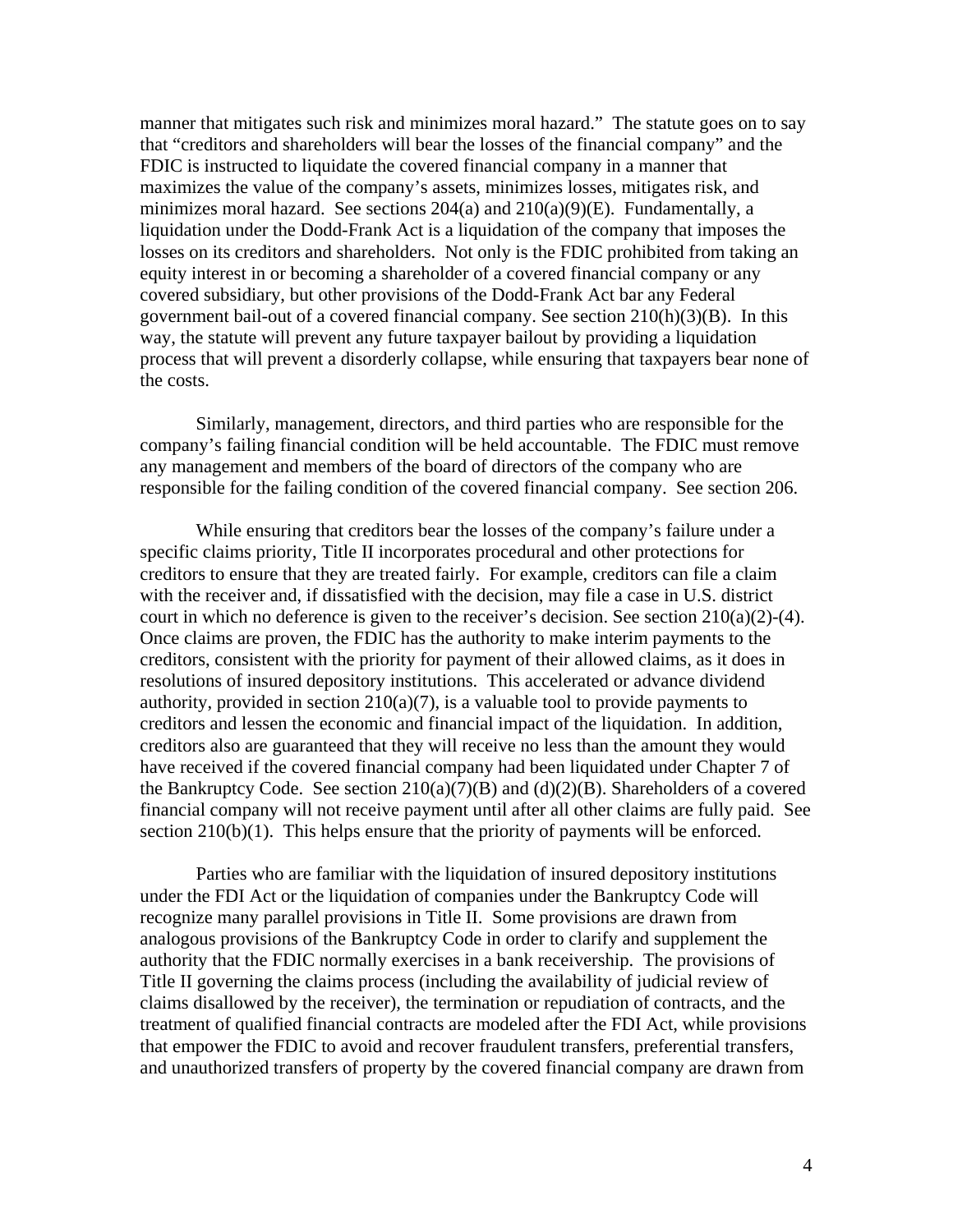Bankruptcy Code provisions. The rules of Title II governing the setoff of mutual debt provide equivalent protections to those under the Bankruptcy Code.

The liquidation rules of Title II are designed to create parity in the treatment of creditors with the Bankruptcy Code and other normally applicable insolvency laws. This is reflected in the direct mandate in section 209 of the Dodd-Frank Act to "to seek to harmonize applicable rules and regulations promulgated under this section with the insolvency laws that would otherwise apply to a covered financial company." One of the goals of the Proposed Rule would be to begin the implementation of this mandate in certain key areas. Of particular significance is § 380.2 of the Proposed Rule, which clarifies that the authority to make additional payments to certain creditors will never be used to provide additional payments, beyond those appropriate under the defined priority of payments, to shareholders, subordinated debt holders, and bondholders. The FDIC, in this Proposed Rule, is proposing that the creditors of the covered financial company will never meet the statutory criteria for receiving such additional payments.

Fundamental to an orderly liquidation of a covered financial company is the ability to continue key operations, services, and transactions that will maximize the value of the firm's assets and avoid a disorderly collapse in the market place. The FDIC has long had authority under the Federal Deposit Insurance Act to continue operations after the closing of failed insured banks if necessary to maximize the value of the assets in order to achieve the "least costly" resolution or to prevent "serious adverse effects on economic conditions or financial stability." 12 U.S.C. 1821(d) and 1823(c). Under the Dodd-Frank Act, the corresponding ability to continue key operations, services, and transactions is accomplished, in part, through authority for the FDIC to charter a bridge financial company. The bridge financial company is a completely new entity that will not be saddled with the shareholders, debt, senior executives or bad assets and operations that contributed to the failure of the covered financial company or that would impede an orderly liquidation. Shareholders, debt holders, and creditors will receive "haircuts" based on a clear priority of payment set out in section 210(b). As in prior bridge banks used in the resolution of large insured depository institutions, however, the bridge financial company authority will allow the FDIC to stabilize the key operations of the covered financial company by continuing valuable, systemically important operations.

This authority is an important tool for the elimination of "too big to fail" because it provides the FDIC with the authority to prevent a disorderly collapse, while ensuring that bail-outs of failing companies will not occur. However, overly broad application of this authority could lead creditors to assume that they will be protected and impair the needed market discipline. For this reason, it is essential that the FDIC clarify that certain categories of creditors will never receive additional payments under this authority, that all unsecured and under-secured creditors of the failed company should expect that they will incur losses, and that the statutory standards for application of this authority will be rigorously applied in the liquidation of a covered financial company.

To emphasize that all unsecured creditors should expect to absorb losses along with other creditors, the Proposed Rule clarifies the narrow circumstances under which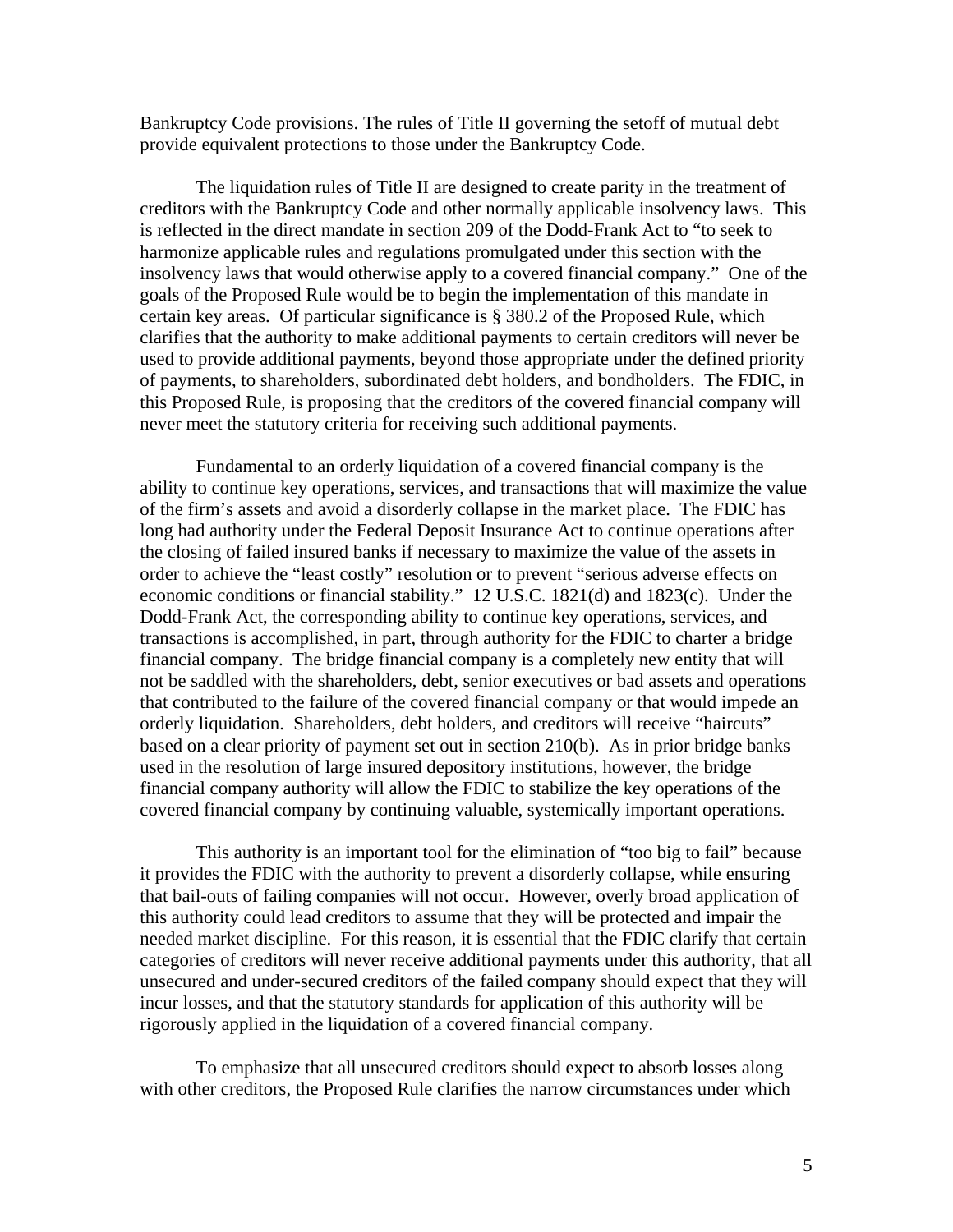creditors could receive any additional payments or credit amounts under Sections  $210(b)(4)$ , (d)(4), or (h)(5)(E). Under the Proposed Rule, such payments or credit amounts could be provided to a creditor only if the FDIC Board of Directors, by a recorded vote, determines that the payments or credits are necessary and meet the requirements of Sections 210(b)(4), (d)(4), or (h)(5)(E), as applicable. The Proposed Rule further provides that the authority of the Board to make this decision cannot be delegated to management or staff of the FDIC. By requiring a vote by the Board, the Proposed Rule will require a decision on the record and ensure that the governing body of the FDIC has made a specific determination that such payments are necessary to the essential operations of the receivership or bridge financial company, to maximize the value of the assets or returns from sale, or to minimize losses.

Assets and operations that are necessary to maximize the value in the liquidation or prevent a disorderly collapse can be continued seamlessly through the bridge financial company. This is supported by the clear statutory provisions that contracts transferred to the bridge financial company cannot be terminated simply because they are assumed by the bridge financial company. See section  $210(c)(10)$ . As in the FDI Act, the FDIC has the authority to require contracting parties to continue to perform under their contracts if the contracts are needed to continue operations transferred to the bridge. Under the Dodd-Frank Act, the contracting parties must continue to perform so long as the bridge company continues to perform. In contrast to the Bankruptcy Code, the FDIC under the Dodd-Frank Act can similarly require parties to financial market contracts to continue to perform so long as statutory notice of the transfer is provided within one business day after the FDIC is appointed as receiver. This is an important tool to allow the FDIC to maximize the value of the failed company's assets and operations and to avoid market destabilization. This authority will help preserve the value of the company by allowing continuation of critical business operations. If financial market contracts are transferred to the bridge company, it also can prevent the immediate and disorderly liquidation of collateral during a period of market distress. This cannot be done under the Bankruptcy Code. The absence of funding for continuing valuable contracts and the rights of counterparties under the Bankruptcy Code to immediately terminate those contracts resulted in a loss of billions of dollars in market value to the bankruptcy estate in the Lehman insolvency.<sup>4</sup>

The bridge financial company arrangement will provide a timely, efficient, and effective means for preserving value in an orderly liquidation and avoiding a destabilizing and disorderly collapse. While the covered financial company's board of directors and the most senior management responsible for its failure will be replaced, as required by section 204(a)(2), operations would be continued by the covered financial company's employees under the strategic direction of the FDIC and contractors employed by the FDIC to help oversee those operations. Section 380.2 of the Proposed Rule addresses the treatment of these employees.

To achieve these goals, the FDIC is given broad authority under the Dodd-Frank Act to operate or liquidate the business, sell the assets, and resolve the liabilities of a

 $\overline{a}$ 

<sup>&</sup>lt;sup>4</sup> Examiner's Report, pg. 725, http://lehmanreport.jenner.com/VOLUME%202.pdf.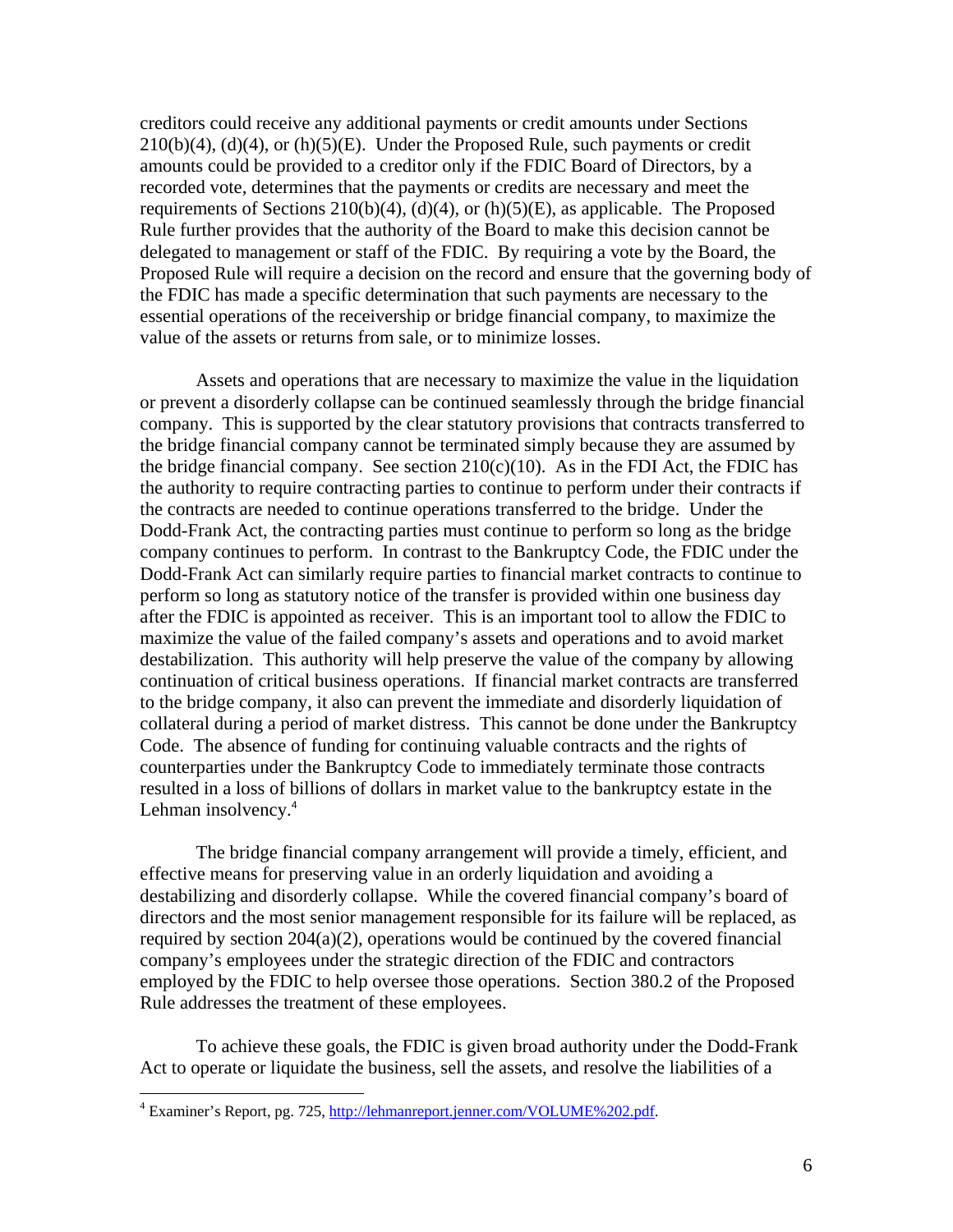covered financial company immediately after its appointment as receiver or as soon as conditions make this appropriate. This authority will enable the FDIC to act immediately to sell assets of the covered financial company to another entity or, if that is not possible, to an FDIC-created bridge financial company while maintaining critical functions. In receiverships of insured depository institutions, the ability to act quickly and decisively has been found to reduce losses to the deposit insurance funds while maintaining key banking services for depositors and businesses, and it is expected to be equally crucial in resolving non-bank financial firms under the Dodd-Frank Act.

A vital element in a prompt sale to other private sector companies or the continuation of essential operations in the bridge financial company is the availability of funding for those operations. The liquidity available under the Dodd-Frank Act will allow both sales at better value and a more orderly liquidation. The Act provides that the FDIC may borrow funds from the Department of the Treasury to provide liquidity for the operations of the receivership and the bridge financial company. See sections 204(d) and 210(n). The bridge financial company also can access debtor-in-possession financing as needed. Once the new bridge financial company's operations have stabilized as the market recognizes that it has adequate funding and will continue key operations, the FDIC would move as expeditiously as possible to sell operations and assets back into the private sector.

Extensive pre-planning is essential for the effective use of these powers. Advance planning will improve the likelihood that the assets or operations of a failed financial company can be sold immediately or shortly after creation of the bridge financial company to other private sector companies. This should be an expected product of the advance planning mandates of the Dodd-Frank Act. Those mandates will require both regulators and senior management of large, complex financial companies to focus more intently on enhancing the resiliency and resolvability of the companies' operations. This, in turn, will improve the efficiency and speed at which those operations can be transferred to other private companies and both greatly enhance the effectiveness of crisis management and reduce the extent of governmental intervention in the resolution of any future crisis.

Such advance planning, a well-developed resolution plan, and access to the supporting information needed to undertake such planning has been a critical component of the FDIC's ability to smoothly resolve failing banks. This critical issue is addressed in the Dodd-Frank Act in provisions that grant the FDIC back-up examination authority and require the largest companies to submit so-called "living wills" or resolution plans that will facilitate a rapid and orderly resolution of the company under the Bankruptcy Code. See section 165(d). An essential part of such plans will be to describe how this process can be accomplished without posing systemic risk to the public and the financial system. If the company cannot submit a credible resolution plan, the statute permits the FDIC and the Federal Reserve to jointly impose increasingly stringent requirements that, ultimately, can lead to divestiture of assets or operations identified by the FDIC and the Federal Reserve to facilitate an orderly resolution. The FDIC and the Federal Reserve will jointly adopt a rule to implement the resolution plan requirements of the Dodd-Frank Act. The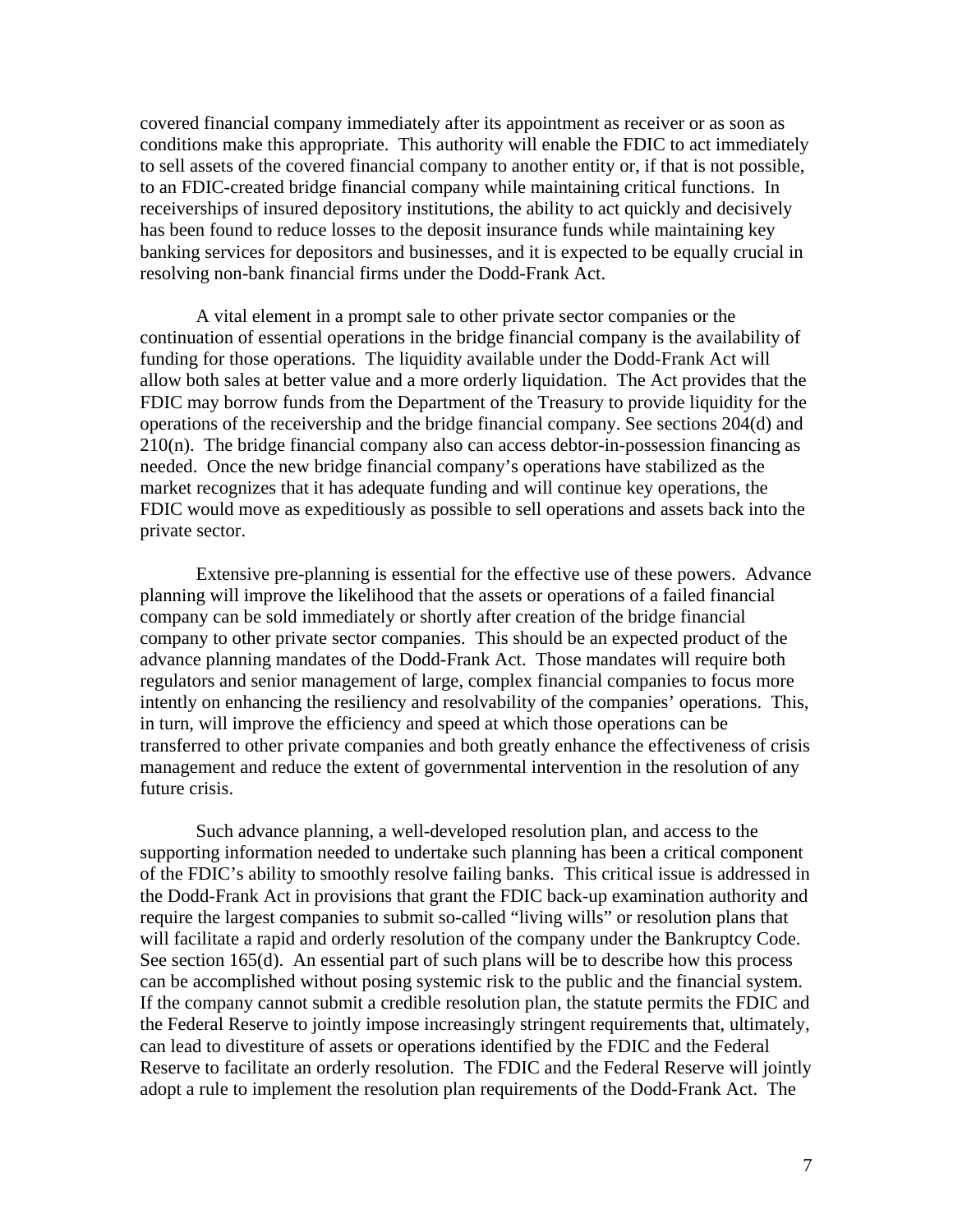availability of adequate information and the establishment of feasible resolution plans are all the more critical because the largest covered financial companies operate globally and their liquidation will necessarily involve coordination among regulators around the world.

To strengthen the foundation for effective resolutions, the FDIC also will promulgate other rules and provide additional guidance in consultation with the members of the Financial Stability Oversight Council to ensure a credible liquidation process that realizes the goal of ending "too big to fail" while enhancing market discipline.

This highlights another key component of preparedness: the necessity of advance planning with other potentially affected regulators internationally. The Dodd-Frank Act's framework for an orderly liquidation provides the United States with the vital elements to prevent contagion in any future crisis, while closing the firms and making the creditors and shareholders bear the losses. For this process to work most efficiently, however, it is essential that legal and policy reforms are adopted in key foreign jurisdictions so that the cross-border operations of the covered financial company can be liquidated consistently, cooperatively, and in a manner that maximizes their value and minimizes the costs and negative effects on the financial system. The key reforms involve recognition in the foreign legal and regulatory systems where the FDIC would control the company's assets and operations; and that the FDIC would have the authority, subject to appropriate assurances that the FDIC will meet ongoing commitments, to continue the covered financial company's operations to facilitate an orderly wind-down of the company. Through the framework provided by the Dodd-Frank Act, the FDIC is working to facilitate these reforms and is engaged with foreign regulators in the work required to improve cooperation and ensure a much better process is implemented in any future liquidation involving a cross-border company.

#### **II. The Proposed Rule**

Section 209 of the Dodd-Frank Act authorizes the FDIC, in consultation with the Financial Stability Oversight Council, to prescribe such rules and regulations as the FDIC considers necessary or appropriate to implement Title II. Section 209 also provides that, to the extent possible, the FDIC shall seek to harmonize such rules and regulations with the insolvency laws that would otherwise apply to a covered financial company. The purpose of the Proposed Rule is to provide guidance on certain key issues in order to provide clarity and certainty to the financial industry and to ensure that the liquidation process under Title II reflects the Dodd-Frank Act's mandate of transparency in the liquidation of failing systemic financial companies. In this notice of proposed rulemaking, the FDIC also is posing broad and specific questions to solicit public comment on potential additional issues that may require clarification in a broader notice of proposed rulemaking in the future.

The Proposed Rule addresses discrete issues within the following broad areas: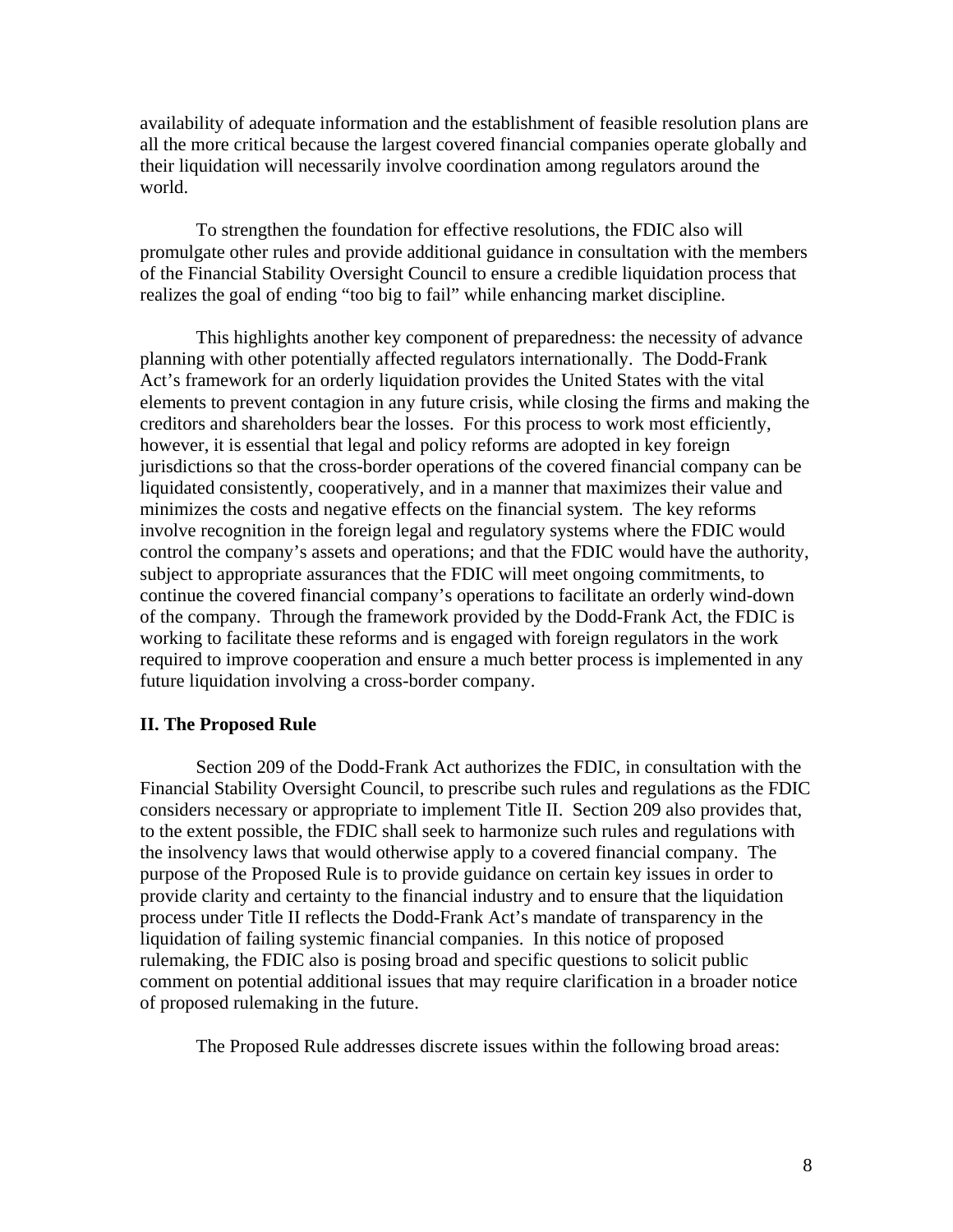(1) the priority of payment to creditors (by defining categories of creditors who shall not receive any additional payments under section  $210(b)(4)$ ,  $(d)(4)$ , and  $(h)(5)(E)$ ;

(2) the authority to continue operations by paying for services provided by employees and others (by clarifying the payment for services rendered under personal services contracts);

(3) the treatment of creditors (by clarifying the measure of damages for contingent claims); and

(4) the application of proceeds from the liquidation of subsidiaries (by reiterating the current treatment under corporate and insolvency law that remaining shareholder value is paid to the shareholders of any subsidiary).

### *Section-by-Section Analysis*

*Definitions*. Section 380.1 of the Proposed Rule provides that the terms "bridge financial company," "Corporation," "covered financial company," "covered subsidiary," "insurance company," and "subsidiary" would have the same meanings as in the Dodd-Frank Act.

*Treatment of Similarly Situated Creditors.* The Dodd-Frank Act permits the FDIC to pay certain creditors of a receivership more than similarly situated creditors if it is necessary to: (1) "maximize the value of the assets"; (2) initiate and continue operations "essential to implementation of the receivership and any bridge financial company"; (3) "maximize the present value return from the sale or other disposition of the assets"; or (4) "minimize the amount of any loss" on sale or other disposition. The appropriate comparison for any additional payments received by some, but not all, creditors similarly situated is the amount that the creditors should have received under the priority of expenses and unsecured claims defined in Section 210(b) and other applicable law. In addition, the Dodd-Frank Act requires that all creditors of a class must receive no less than what they would have received in a case under Chapter 7 of the Bankruptcy Code. See section  $210(d)(2)(B)$ .

These provisions parallel authority the FDIC has long had under the Federal Deposit Insurance Act to continue operations after the closing of failed insured banks if necessary to maximize the value of the assets in order to achieve the "least costly" resolution or to prevent "serious adverse effects on economic conditions or financial stability."  $12 \text{ U.S.C. } 1821(d)$  and  $1823(c)$ . As is well illustrated by comparisons with some liquidations under the Bankruptcy Code, the inability to continue potentially valuable business operations can seriously impair the recoveries of creditors and increase the costs of the insolvency. In bank resolutions under the "least costly" requirement of the Federal Deposit Insurance Act, many institutions purchasing failed bank operations have paid a premium to acquire all deposits because of the recognized value attributable to acquiring ongoing depositor relationships. In those cases, the sale of all deposits to the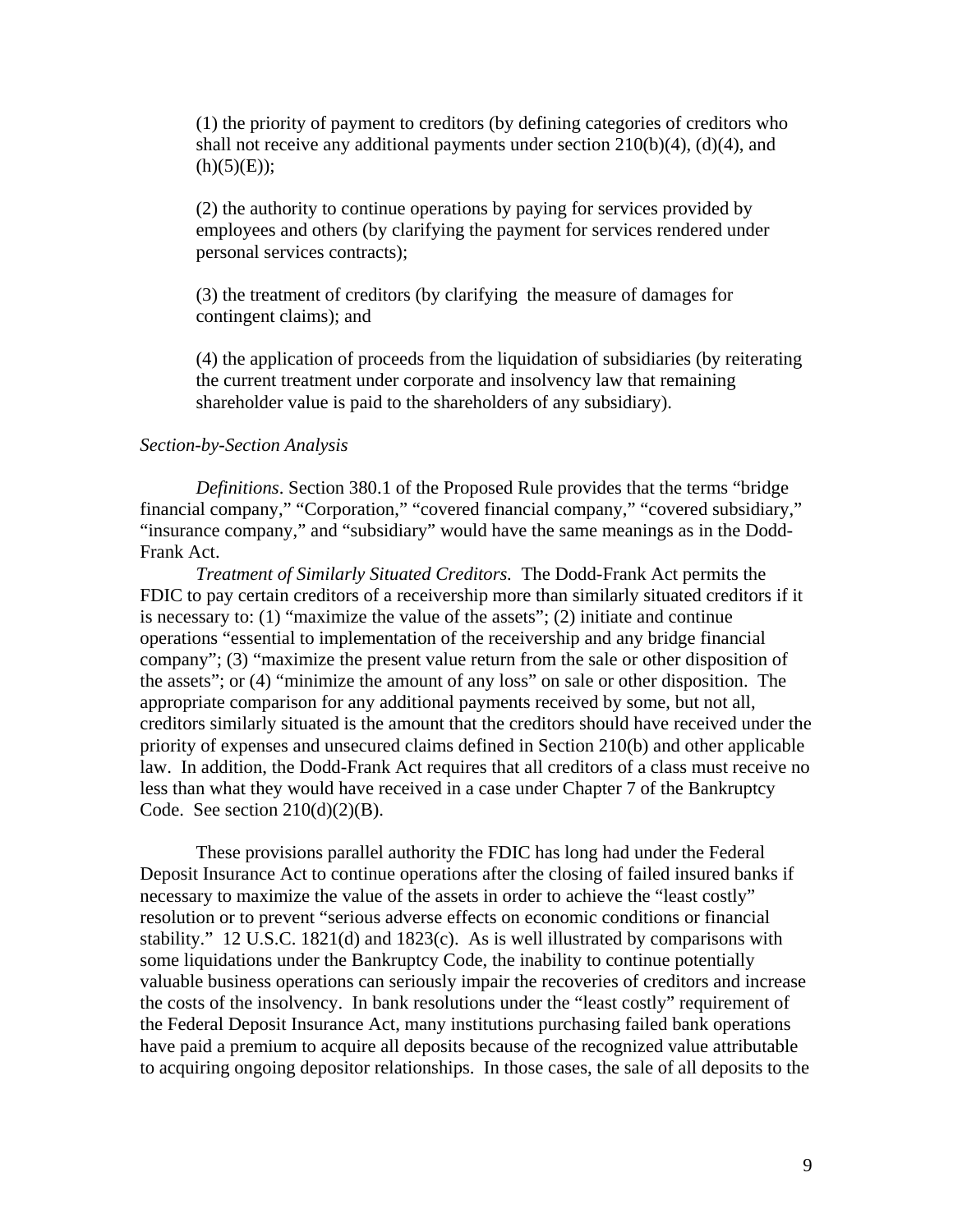acquiring institutions has maximized recoveries and minimized losses consistent with the "least costly" requirement.

The ability to maintain valuable operations under the Dodd-Frank Act would be expected to similarly minimize losses and maximize recoveries in any liquidation, while avoiding a disorderly collapse. The ability to maintain essential operations under the Dodd-Frank Act would be expected to similarly minimize losses and maximize recoveries in any liquidation, while avoiding a disorderly collapse. Examples of operations that may be essential to the implementation of the receivership or a bridge financial company include the payment of utility and other service contracts and contracts with companies that provide payments processing services. These and other contracts will allow the bridge company to preserve and maximize the value of the bridge financial company's assets and operations to the benefit of creditors, while preventing a disorderly and more costly collapse.

To clarify the application of these provisions and to ensure that certain categories of creditors cannot expect additional payments, § 380.2 of the Proposed Rule would define certain categories of creditors who never satisfy this requirement. Specifically, this section would put creditors of a potential covered financial company on notice that bond holders of such an entity that hold certain unsecured senior debt with a term of more than 360 days will not receive additional payments compared to other general creditors such as general trade creditors or any general or senior liability of the covered financial company, nor will exceptions be made for favorable treatment of holders of subordinated debt, shareholders or other equity holders. The rule focuses on long-term unsecured senior debt (i.e., debt maturing more than 360 days after issuance) in order to distinguish bondholders from commercial lenders or other providers of financing who have made lines of credit available to the covered financial company that are essential for its continued operation and orderly liquidation.

The treatment of long-term unsecured senior debt under the Proposed Rule is consistent with the existing treatment of such debt in bank receiverships. The FDIC has long had the authority to make additional payments to certain creditors after the closing of an insured bank under the Federal Deposit Insurance Act, 12 U.S.C. 1821(i)(3), where it will maximize recoveries and is consistent with the "least costly" resolution requirement or is necessary to prevent "serious adverse effects on economic conditions or financial stability." 12 U.S.C. 1821(d) and 1823(c). In applying this authority, the FDIC has not made additional payments to shareholders, subordinated debt, or long-term senior debt holders of banks placed into receivership because such payments would not have helped maximize recoveries or contribute to the orderly liquidation of the failed banks. This experience supports the conclusion that the Proposed Rule appropriately clarifies that shareholders, subordinated debt, or long-term senior debt holders of future non-bank financial institutions resolved under the Dodd-Frank Act should never receive additional payments under the authority of Sections  $210(b)(4)$ ,  $(d)(4)$ , or  $(h)(5)(E)$ .

While the Proposed Rule would distinguish between long-term unsecured senior debt and shorter term unsecured debt, this distinction does not mean that shorter term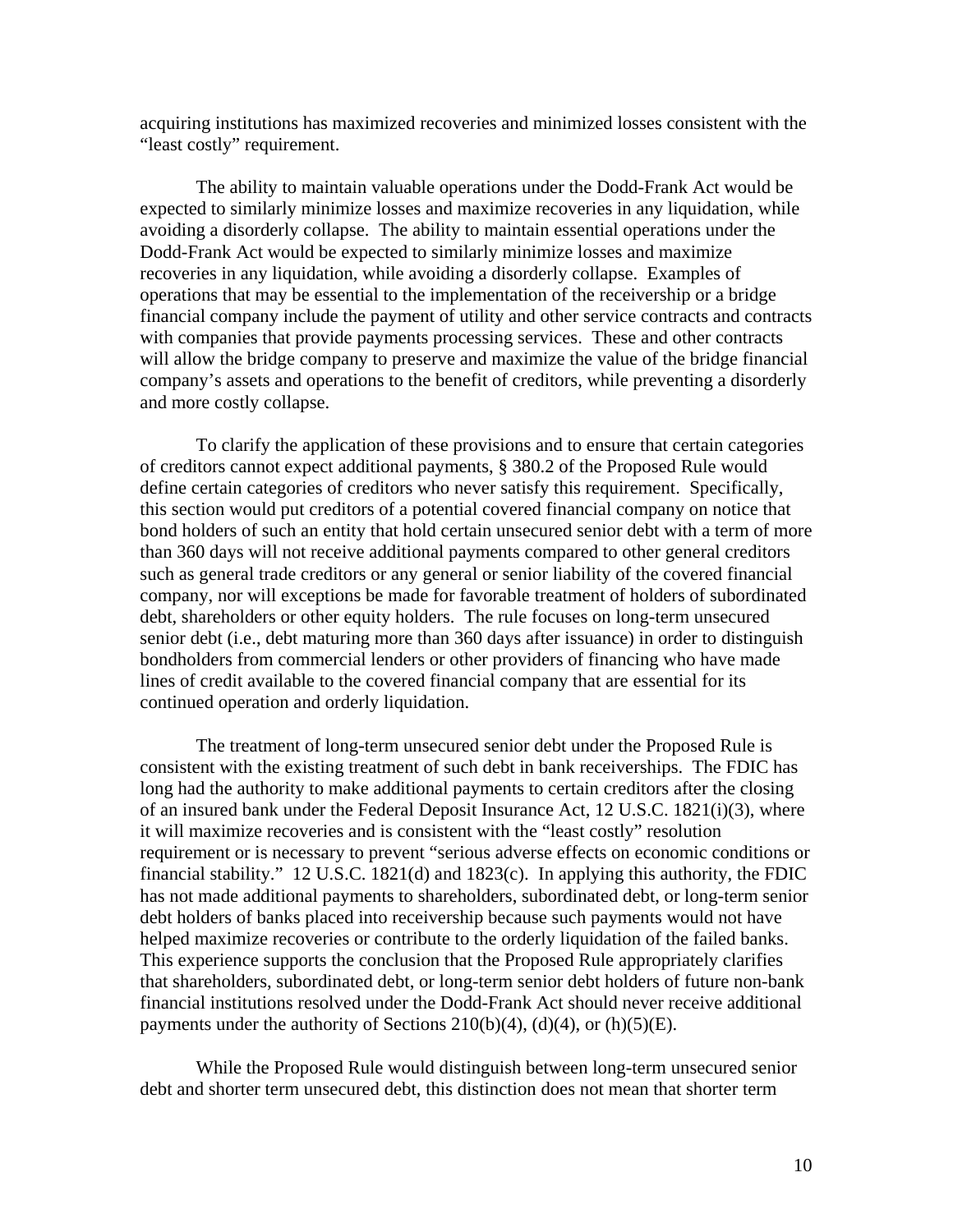debt will be provided with additional payments under sections  $210(b)(4)$ , (d)(4) or (h)(5)(E) of the Dodd-Frank Act. As general creditors, such debt holders normally will receive the amount established and due under section 210(b)(1), or other priorities of payment specified by law. While they may receive additional payments under the Proposed Rule, this will be evaluated on a case-by- case basis and will only occur when such payments meet all of the statutory requirements.

A major driver of the financial crisis and the panic experienced by the market in 2008 was in part due to an overreliance by many market participants on funding through short-term, secured transactions in the repurchase agreement market using volatile, illiquid collateral, such as mortgage-backed securities. In applying its powers under the Dodd-Frank Act, the FDIC must exercise a great deal of caution in valuing such collateral and will review the transaction to ensure it is not under-collateralized. Under applicable law, if the creditor is under-secured due to a drop in the value of such collateral, the unsecured portion of the claim will be paid as a general creditor claim. In contrast, if the collateral consists of U.S. Treasury securities or other government securities as collateral, the FDIC will value these the obligations at par.

This provision must also be considered in concert with the express provisions of section  $203(c)(3)(A)(vi)$ . This subsection requires a report to Congress not later than 60 days after appointment of the FDIC as receiver for a covered financial company specifying "the identity of any claimant that is treated in a manner different from other similarly situated claimants," the amount of any payments and the reason for such action. In addition, the FDIC must post this information on a web site maintained by the FDIC. These reports must be updated "on a timely basis" and no less frequently than quarterly. This information will provide other creditors with full information about such payments in a timely fashion that will permit them to file a claim asserting any challenges to the payments. The Dodd-Frank Act also includes the power to "claw-back" or recoup some or all of any additional payments made to creditors if the proceeds of the sale of the covered financial company's are insufficient to repay any monies drawn by the FDIC from Treasury during the liquidation.  $12 \text{ U.S.C. } 5390(0)(1)(D)$ . This provision underscores the importance of a strict application of the authority provided in sections  $210(b)(4)$ , (d)(4), and (h)(5)(E) of the Dodd-Frank Act and will help ensure that if there is any shortfall in proceeds of sale of the assets the institution's creditors will be assessed before the industry as a whole. Most importantly, under no circumstances in a Dodd-Frank liquidation will taxpayers ever be exposed to loss.

The Proposed Rule would expressly distinguish between ongoing credit relationships with lenders who have provided lines of credit that are necessary for maintaining ongoing operations. Under section  $210(c)(13)(D)$  of the Dodd-Frank Act, the FDIC can enforce lines of credit to the covered financial company and agree to repay the lender under the credit agreement. In some cases such lines of credit may be an integral part of key operations and be essential to help the FDIC maximize the value of the failed company's assets and operations. In such cases, it may be more efficient to continue such lines of credit and, if appropriate, reduce the demands for funding from the Orderly Liquidation Fund.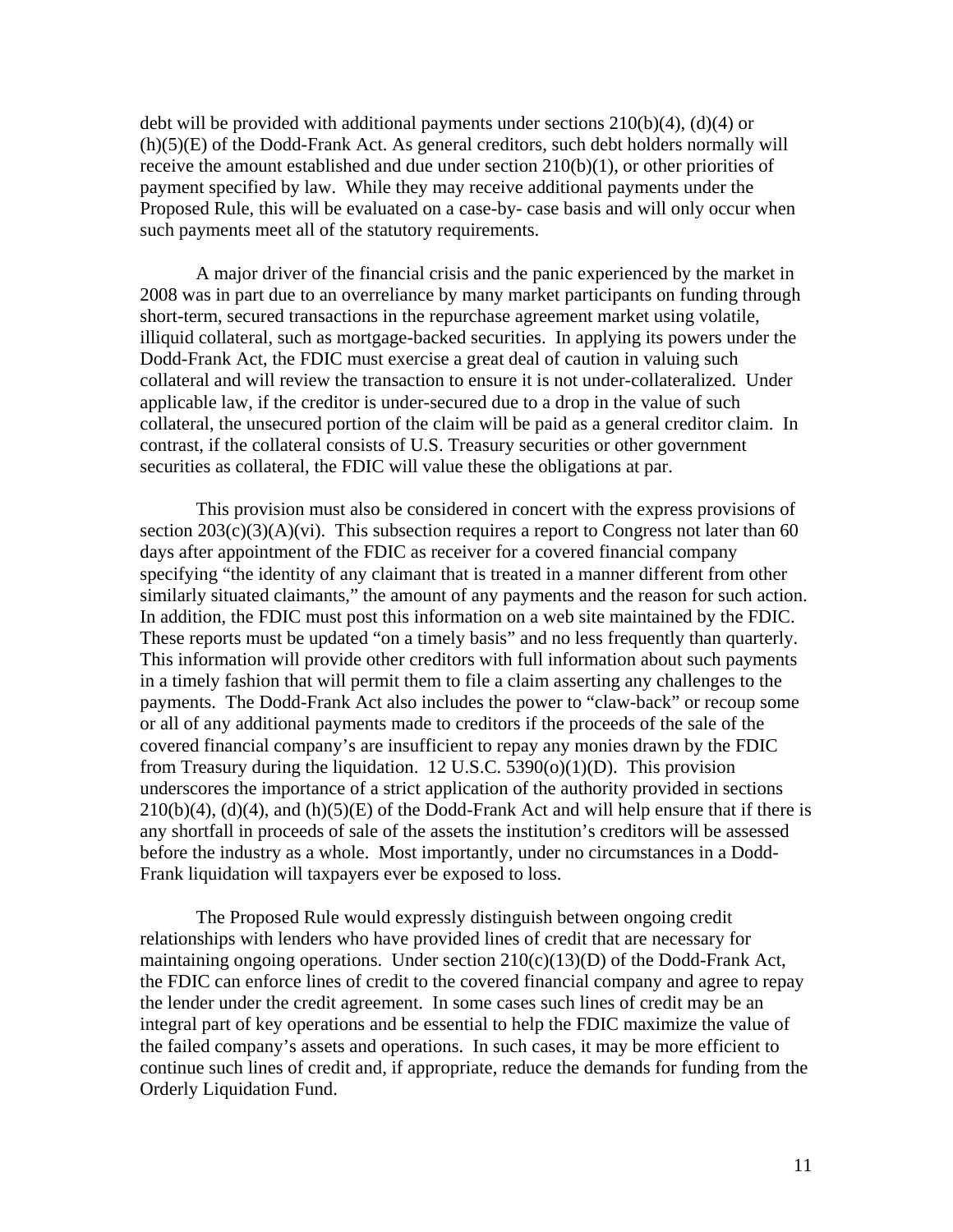*Personal Services Agreements.* Section 380.3 of the Proposed Rule concerns personal services agreements, which would include, without limitation, collective bargaining agreements. Like other contracts with the covered financial company, a personal services agreement would be subject to repudiation by the receiver if the agreement is determined to be burdensome and its repudiation would promote the orderly liquidation of the company. Prior to determining whether to repudiate, however, the FDIC as receiver may need to utilize the services of employees who have a personal services agreement with the covered financial company. The Proposed Rule would provide that if the FDIC accepts services from employees during the receivership or any period where some or all of the operations of the covered financial company are continued by a bridge financial company, those employees would be paid according to the terms and conditions of their personal service agreement and such payments would be treated as an administrative expense of the receiver. The acceptance of services from the employees by the FDIC as receiver (or by a bridge financial company) would not impair the receiver's ability subsequently to repudiate a personal services agreement.<sup>5</sup> The Proposed Rule also would make clear that a personal service agreement would not continue to apply to employees in connection with a sale or transfer of a subsidiary or the transfer of certain operations or assets of the covered financial company unless the acquiring party expressly agrees to assume the personal service agreement. Likewise, the transfer would not be predicated on such assumption. Subparagraph (e) of § 380.3 would make clear that the provision for payment of employees would not apply to senior executives or directors of the covered financial company,<sup>6</sup> nor would it impair the ability of the receiver to recover compensation previously paid to senior executives or directors under section 210(s) of the Dodd-Frank Act. The definition of "senior executive" in this section substantially follows the definition of "executive officer" in Regulation O of the Board of Governors of the Federal Reserve System (12 C.F.R. 215.2). This definition is commonly understood and accepted.

*Contingent Obligations.* Section 380.4 of the Proposed Rule would recognize that contingent obligations are provable under the Dodd-Frank Act. See section 201(a)(4), defining the term "claim" to include a right of payment that is contingent, and section  $210(c)(3)$ (E), providing for damages for repudiation of a contingent obligation in the form of a guarantee, letter of credit, loan commitment, or similar credit obligation. The Proposed Rule would apply to contingent obligations consisting of a guarantee, letter of credit, loan commitment, or similar credit obligation that becomes due and payable upon the occurrence of a specified future event. For an obligation to be considered contingent, the future event (i) cannot occur by the mere passage of time (i.e., the arrival of a certain date on the calendar); (ii) cannot be made to occur (or not) by either party; and (iii)

 $\overline{a}$ 

<sup>&</sup>lt;sup>5</sup> In this regard, the Proposed Rule is consistent with the Federal Deposit Insurance Act regarding the treatment of personal service contracts (see 12 U.S.C. 1821(e)(7)).

 $6$  Section 213(d) of the Dodd-Frank Act requires the FDIC and the Board of Governors of the Federal Reserve System, after consultation with the Financial Stability Oversight Council, to prescribe, *inter alia,*  "rules, regulations, or guidelines to further define the term "senior executive" for the purposes of that section, relating to the imposition of prohibitions on the participation of certain persons in the conduct of the affairs of a financial company. In the future, the FDIC would expect to conform the definition of "senior executive" in § 380.1 of the Proposed Rule to the definition that is adopted in the regulation that is adopted pursuant to section 213(d).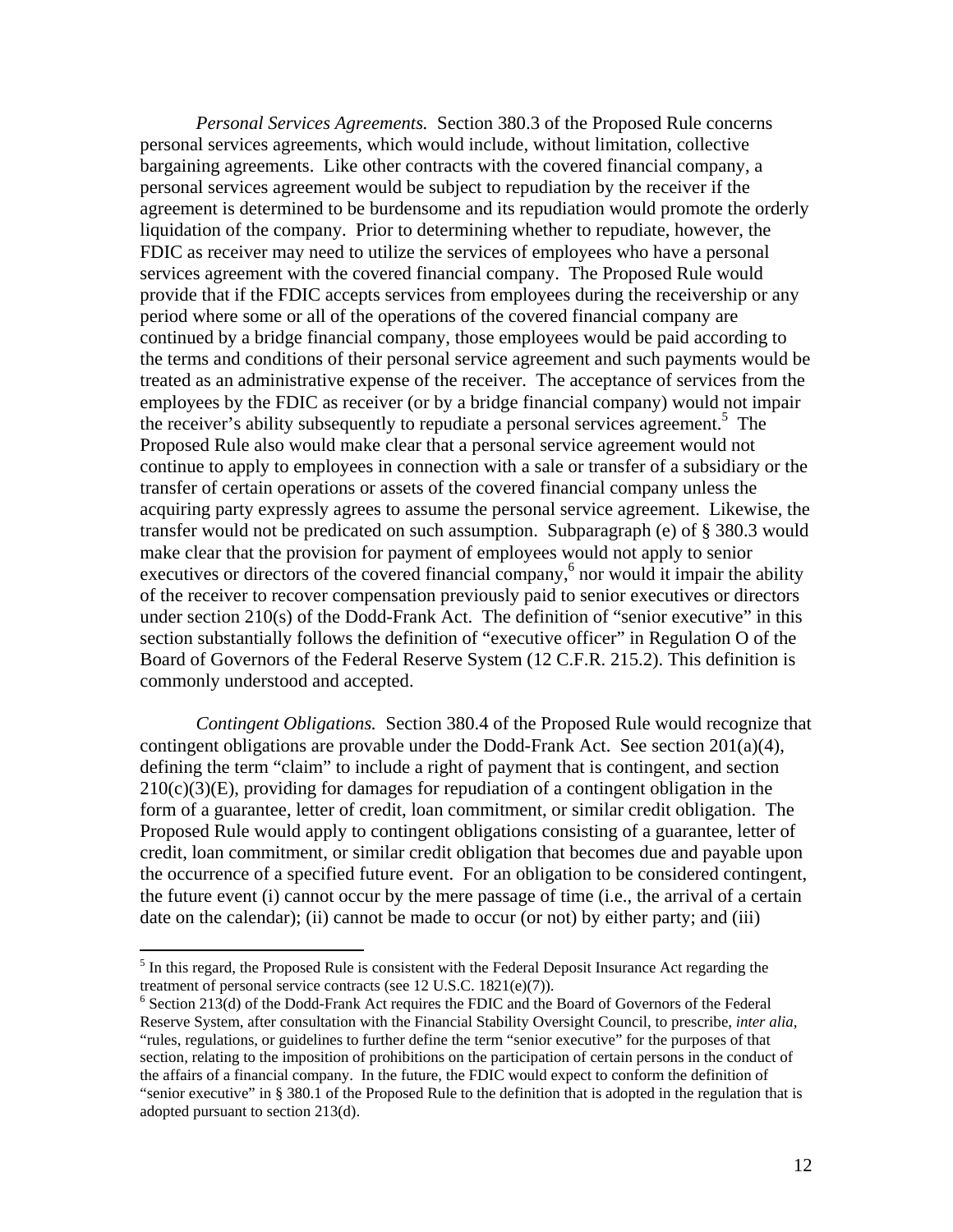cannot have occurred as of the date of the appointment of the receiver. In addition, the FDIC holds the view that an obligation in the form of a guarantee or letter of credit is no longer contingent if the principal obligor (i.e., the party whose obligation is backed by the guarantee or letter of credit) becomes insolvent or is the subject of insolvency proceedings.

Paragraph (b) of § 380.4 would recognize that contingent claims may be provable against the receiver. Thus, for example, where a guarantee or letter of credit becomes due and payable after the appointment of the receiver, the receiver will not disallow a claim solely because the obligation was contingent as of the date of the appointment of the receiver.

Paragraph (c) of § 380.4 would implement section 210(c)(3)(E)*,* which authorizes the FDIC to promulgate rules and regulations providing that damages for repudiation of a contingent guarantee, letter of credit, loan commitment, or similar credit obligation shall be measured based upon the likelihood that such contingent obligation would become fixed and the probable magnitude of the claim.

*Insurance Company Subsidiaries.* Section 380.5 of the Proposed Rule would provide that where the FDIC acts as receiver for a direct or indirect subsidiary of an insurance company that is not an insured depository institution or an insurance company itself, the value realized from the liquidation or other resolution of the subsidiary will be distributed according to the priority of expenses and unsecured claims set forth in section 210(b)(1) of the Dodd-Frank Act. In order to clarify that such value will be available to the policyholders of the parent insurance company to the extent required by the applicable State laws and regulations, the Proposed Rule would expressly recognize the requirement that the receiver remit all proceeds due to the parent insurance company in accordance with the order of priority set forth in section 210(b)(1).

*Liens on Insurance Company Assets.*Section 380.6 of the Proposed Rule would limit the ability of the FDIC to take liens on insurance company assets and assets of the insurance company's covered subsidiaries, under certain circumstances after the FDIC has been appointed receiver. Section 204 of the Dodd-Frank Act permits the FDIC to provide funding for the orderly liquidation of covered financial companies and covered subsidiaries that the FDIC determines, in its discretion, are necessary or appropriate by, among other things, making loans, acquiring debt, purchasing assets or guaranteeing them against loss, assuming or guaranteeing obligations, making payments, or entering into certain transactions. In particular, pursuant to section 204(d)(4), the FDIC is authorized to take liens "on any or all assets of the covered financial company or any covered subsidiary, including a first priority lien on all unencumbered assets of the covered financial company or any covered subsidiary to secure repayment of any transactions conducted under this subsection."

Section 203(e) provides that, in general, if an insurance company is a covered financial company the liquidation or rehabilitation of such insurance company shall be conducted as provided under the laws and requirements of the State, either by the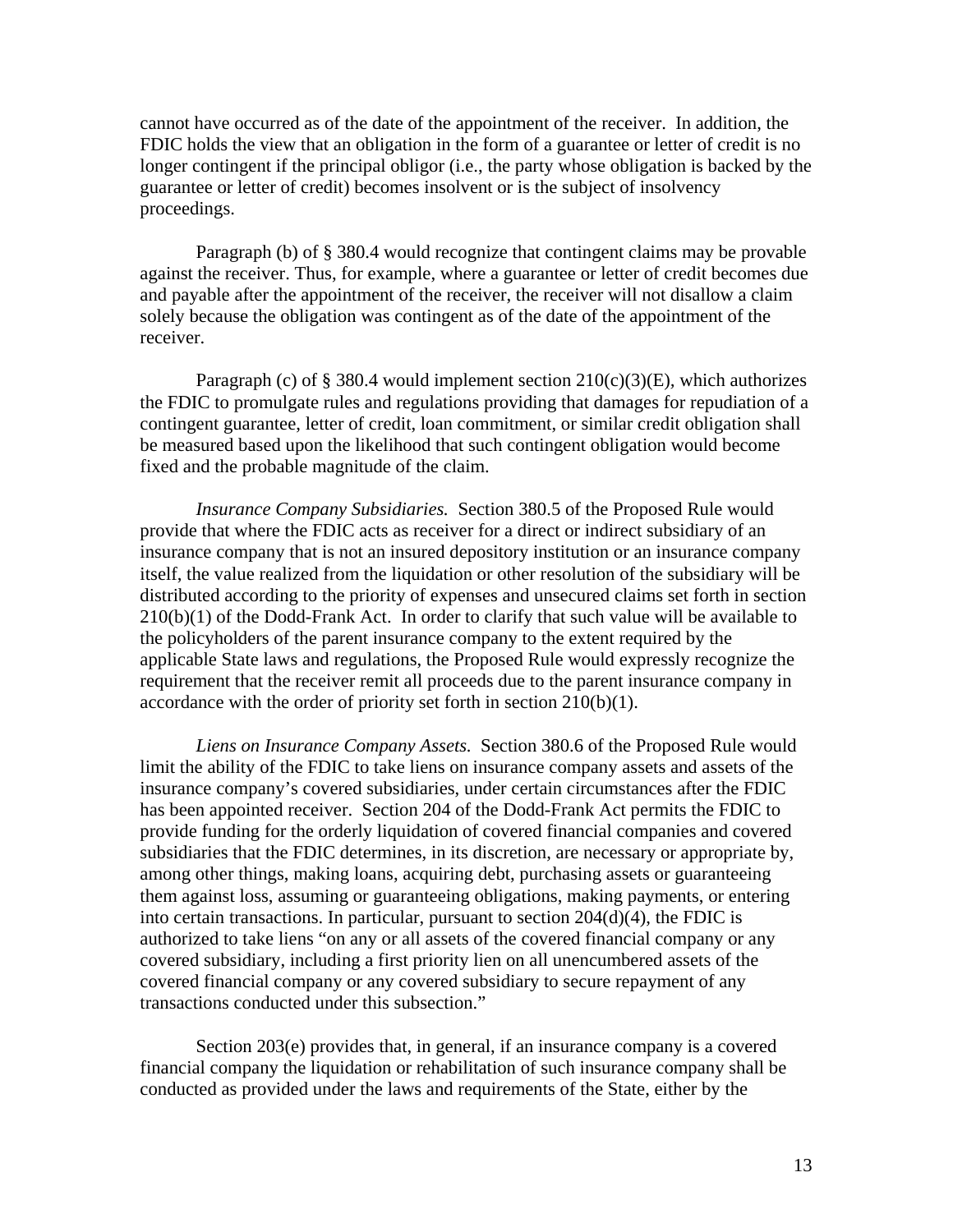appropriate State regulatory agency, or by the FDIC if such regulatory agency has not filed the appropriate judicial action in the appropriate State court within sixty (60) days of the date of the determination that such insurance company satisfied the requirements for appointment of a receiver under section  $202(a)$ . However, a subsidiary or affiliate (including a parent entity) of an insurance company, where such subsidiary or affiliate is not itself an insurance company, will be subject to orderly liquidation under Title II without regard to State law.

The FDIC recognizes that the orderly liquidation of a covered financial company that is a covered subsidiary of, or an affiliate of, an insurance company should not unnecessarily interfere with the liquidation or rehabilitation of the insurance company under applicable state law, and that the interests of the policy holders in the assets of the insurance company should be respected. Accordingly, the FDIC is proposing that it will avoid taking a lien on some or all of the assets of a covered financial company that is an insurance company or a covered subsidiary or affiliate of an insurance company unless it makes a determination, in its sole discretion, that taking such a lien is necessary for the orderly liquidation of the company (or subsidiary or affiliate) and will not unduly impede or delay the liquidation or rehabilitation of such insurance company, or the recoveries by its policyholders. Subsection (b) of § 380.6 makes clear that no restriction on taking a lien on assets of a covered financial company or any covered subsidiary or affiliate would limit or restrict the ability of the FDIC or the receiver to take a lien on such assets in connection with the sale of such entities or any of their assets on a financed basis to secure any financing being provided in connection with such sale.

### **IV. Request for Comments**

 The FDIC requests comments on all aspects of the Proposed Rule. All comments and responses to the following questions on the Proposed Rule must be received by the FDIC not later than **[Insert date 30 days after publication in the Federal Register].**  The FDIC specifically requests comments on the following specific questions:

- 1. Should "long-term senior debt" be defined in reference to a specific term, such as 270 or 360 days or some different term, or should it be defined through a functional definition?
- 2. Is the description of "partially funded, revolving or other open lines of credit" adequately descriptive? Is there a more effective definition that could be used? If so, what and how is it more effective?
- 3. Should there be further limits to additional payments or credit amounts that can be provided to shorter term general creditors? Are there further limits that should be applied to ensure that any such payments maximize value, minimize losses, or are to initiate and continue operations essential to the implementation of the receivership or any bridge financial company? If so, what limits should be applied consistent with other applicable provisions of law?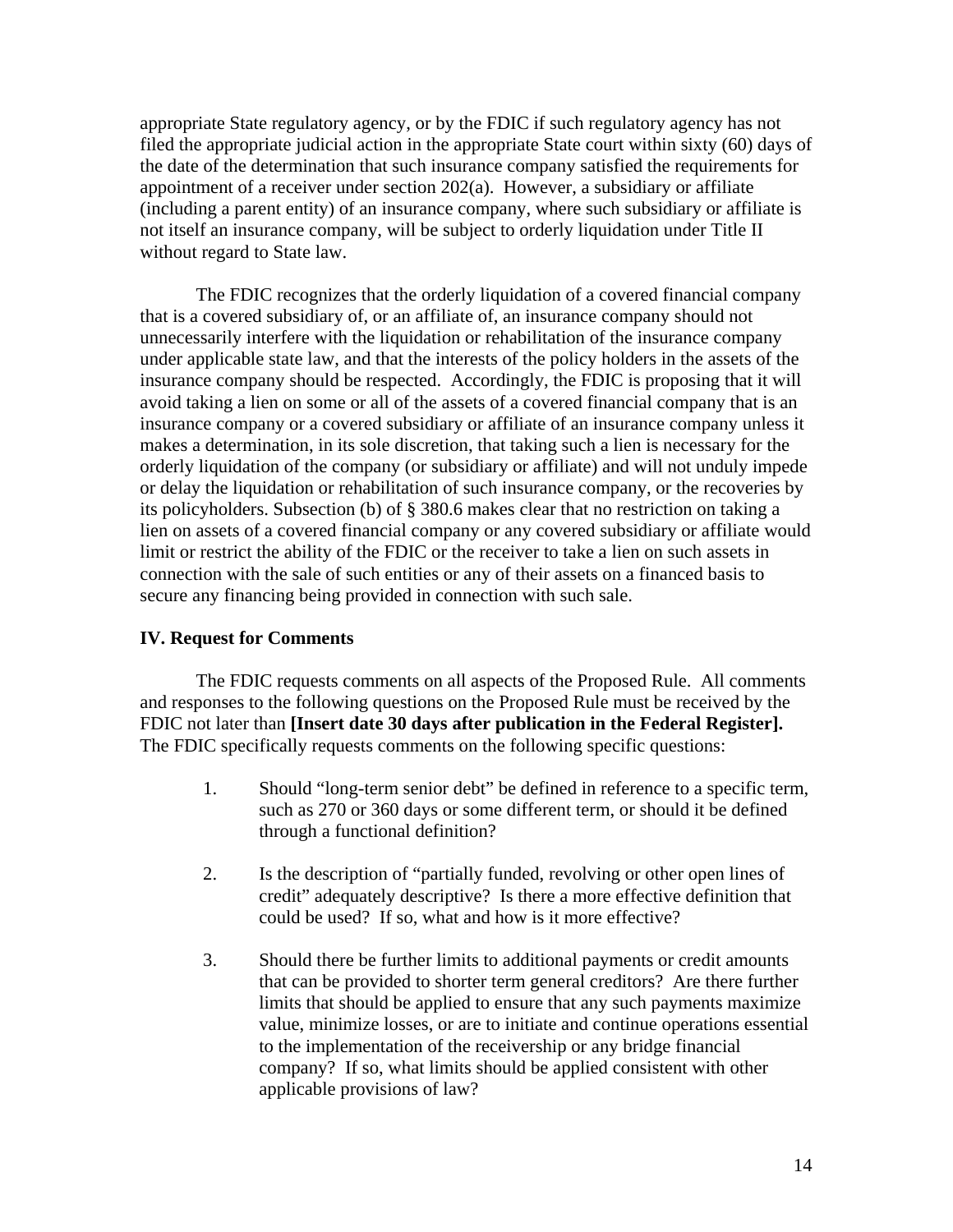- 4. Under the Proposed Rule, the FDIC's Board of Directors must determine to make additional payments or credit amounts available to shorter term general creditors only if such payments or credits meet the standards specified in 12 U.S.C. 5390(b)(4), (d)(4), and (h)(5)(E). Should additional requirements be imposed on this decision-making process for the Board? Should a super-majority be required?
- 5. Under the Dodd-Frank Act, secured creditors will be paid in full up to the extent of the pledged collateral and the proposed rule specifies that direct obligations of, or that are fully guaranteed by, the United States or any agency of the United States shall be valued for such purposes at par value. How should other collateral be valued in determining whether a creditor is fully secured or partially secured?
- 6. During periods of market disruption, the liquidation value of collateral may decline precipitously. Since creditors are normally held to a duty of commercially reasonable disposition of collateral [Uniform Commercial Code], should the FDIC adopt a rule governing valuation of collateral other than United States or agency collateral? Would a valuation based on a rolling average prices, weighted by the volume of sales during the month preceding the appointment of the receiver, provide more certainty to valuation of other collateral? Would that help reduce the incentives to quickly liquidate collateral in a crisis?
- 7. Are changes necessary to the provisions of proposed Section 380.3 through 380.6? What other specific issues addressed in these sections should be addressed in the proposed rule or in future proposed rules?

 In addition, the FDIC specifically requests responses to the following questions. Written responses to the specific questions posed by the FDIC must be received by the FDIC not later than **[Insert date 90 days after publication in the Federal Register].** 

- 1. What other specific areas relating to the FDIC's orderly liquidation authority under Title II would benefit from additional rulemaking?
- 2. Section 209 of the Dodd-Frank Act requires the FDIC, "[t]o the extent possible," "to harmonize applicable rules and regulations promulgated under this section with the insolvency laws that would otherwise apply to a covered financial company." What are the key areas of Title II that may require additional rules or regulations in order to harmonize them with otherwise applicable insolvency laws? In your answer, please specify the source of insolvency laws to which you are making reference.
- 3. With the exception of the special provisions governing the liquidation of covered brokers and dealers (see section 205), are there different types of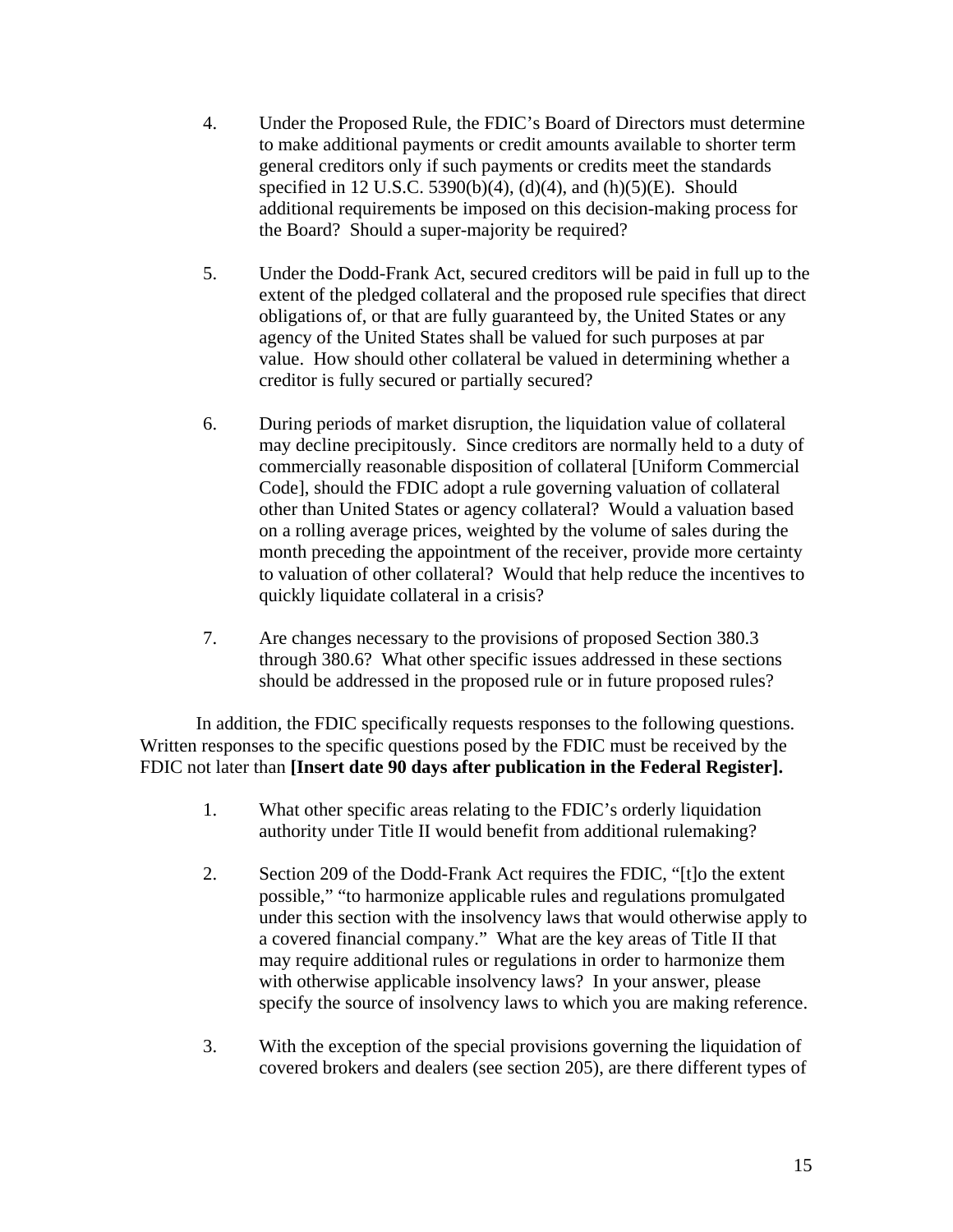covered financial companies that require different rules and regulations in the application of the FDIC's powers and duties?

- 4. Section 210 specifies the powers and duties of the FDIC acting as receiver under Title II. Are regulations necessary to define how these specific powers should be applied in the liquidation of a covered company?
- 5. Should the FDIC adopt regulations to define how claims against the covered financial company and the receiver are determined under section  $210(a)(2)$ ? What specific elements of this process require clarification?
- 6. Should the FDIC adopt regulations governing the avoidable transfer provisions of section  $210(a)(11)$ ? What are the most important issues to address for the fraudulent transfer provisions? What are the most important issues to address for the preferential transfers provisions? How should these issues be addressed?
- 7. What are the key issues that should be addressed to clarify the application of the setoff provisions in section  $210(a)(12)$ ? How should these issues be addressed?
- 8. Do the provisions governing the priority of payments of expenses and claims in section 210(b) and other sections require clarification? If so, what are the key issues to clarify in any regulation?
- 9. Section 210(b)(4), (d)(4), and (h)(5)(E) address potential payments to creditors "similarly situated" that are addressed in this Proposed Rule. Are there additional issues on the application of this provision, or related provisions, that require clarification in a regulation?
- 10. Section 210(h) provides the FDIC with authority to charter a bridge financial company to facilitate the liquidation of a covered financial company. What issues surrounding the chartering, operation, and termination of a bridge company would benefit from a regulation? How should those issues be addressed?
- 11. Regarding actual direct compensatory damages for the repudiation of a contingent obligation in the form of a guarantee, letter of credit, loan commitment, or similar credit obligation, should the Proposed Rule be amended to specifically provide a method for determining the estimated value of the claim? In addition to the statutory considerations in valuation, including the likelihood that the contingent claim would become fixed and its probable magnitude, what other factors are appropriate? If so, what methods for determining such estimated value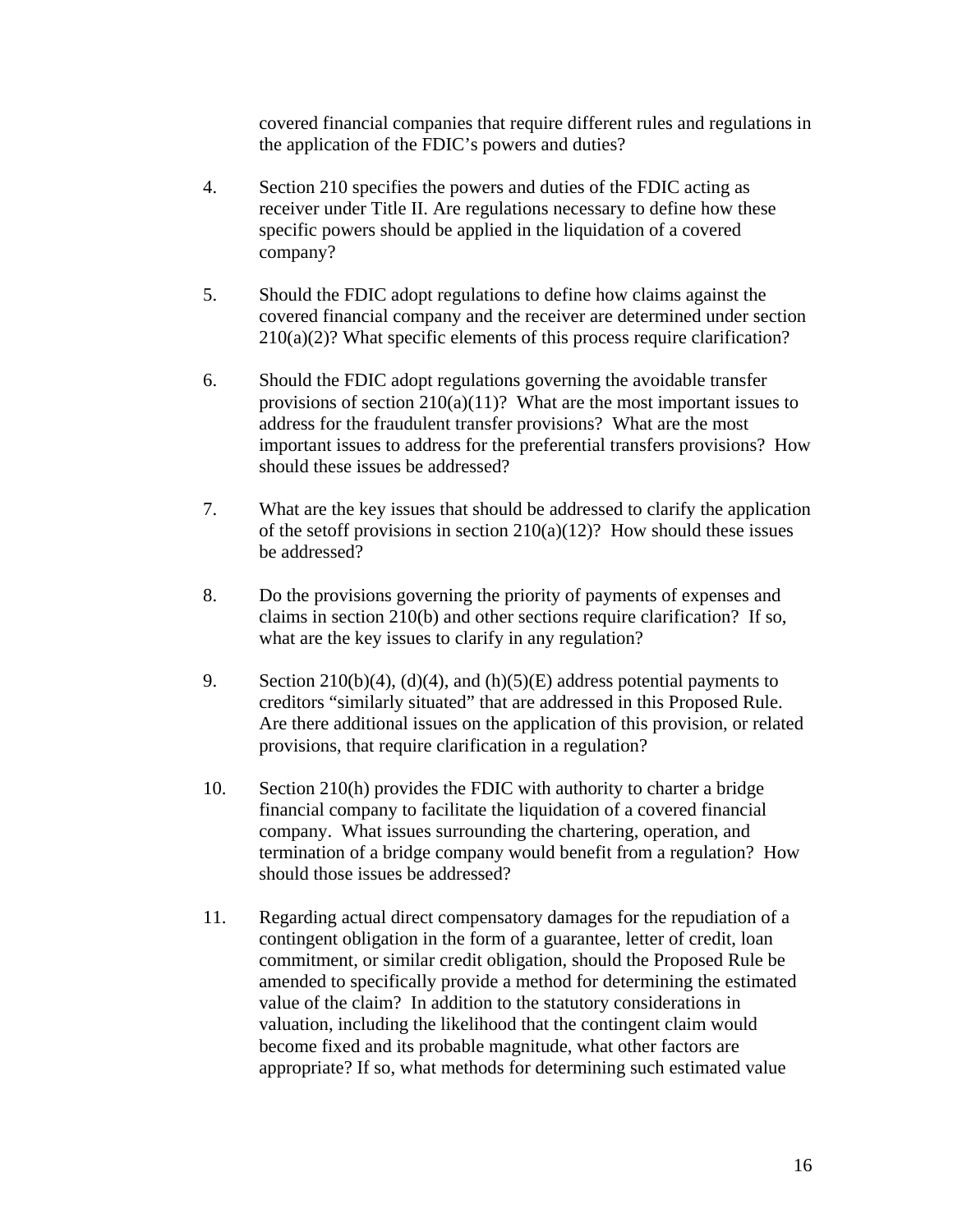would be appropriate? Should the regulation provide more detail on when a claim is contingent?

- 12. Are the provisions of the Dodd-Frank Act relating to the classification of claims as administrative expenses of the receiver sufficiently clear, or is additional rulemaking necessary to clarify such classification?
- 13. Should the Proposed Rule's definition of "long-term senior debt" be clarified or amended?

#### **V. Regulatory Analysis and Procedure**

### *A. Paperwork Reduction Act*

The Proposed Rule would establish internal rules and procedures for the liquidation of a failed systemically important financial company. It would not involve any new collections of information pursuant to the Paperwork Reduction Act (44 U.S.C. 3501 et seq.). Consequently, no information collection has been submitted to the Office of Management and Budget for review. *B. Regulatory Flexibility Act* 

The Regulatory Flexibility Act requires an agency that is issuing a final rule to prepare and make available a regulatory flexibility analysis that describes the impact of the final rule on small entities. (5 U.S.C. 603(a). The Regulatory Flexibility Act provides that an agency is not required to prepare and publish a regulatory flexibility analysis if the agency certifies that the final rule will not have a significant impact on a substantial number of small entities.

Pursuant to section 605(b) of the Regulatory Flexibility Act, the FDIC certifies that the Proposed Rule will not have a significant impact on a substantial number of small entities. The Proposed Rule would clarify rules and procedures for the liquidation of a failed systemically important financial company, which will provide internal guidance to FDIC personnel performing the liquidation of such a company and will address any uncertainty in the financial system as to how the orderly liquidation of such a company would operate. As such, the Proposed Rule would not impose a regulatory burden on entities of any size and does not significantly impact small entities. *C. The Treasury and General Government Appropriations Act, 1999--Assessment of* 

*Federal Regulations and Policies on Families* 

The FDIC has determined that the Proposed Rule will not affect family well-being within the meaning of section 654 of the Treasury and General Government Appropriations Act, enacted as part of the Omnibus Consolidated and Emergency Supplemental Appropriations Act of 1999 (Public Law 105-277, 112 Stat. 2681). *E. Plain Language*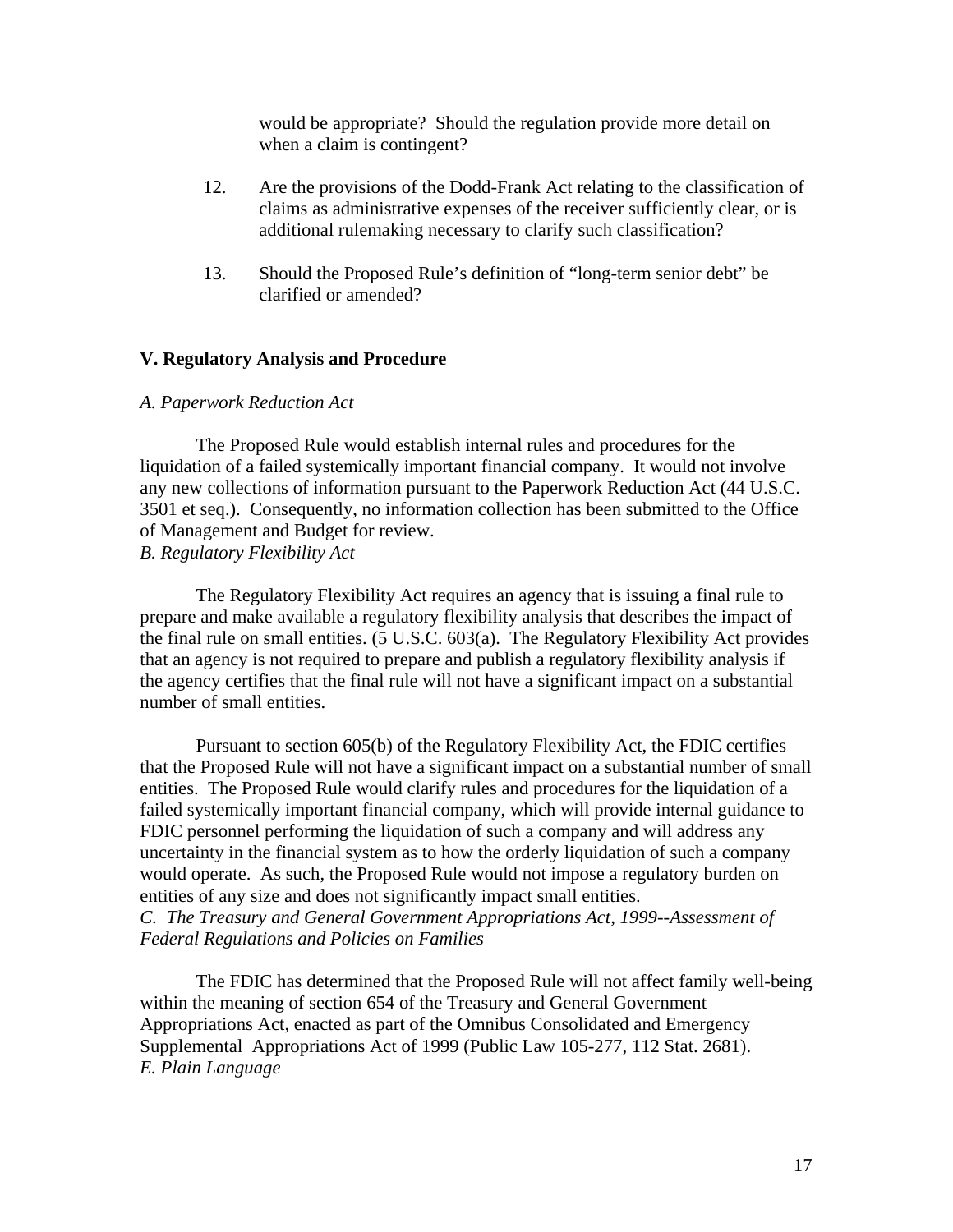Section 722 of the Gramm-Leach-Bliley Act (Pub. L. 106-102, 113 Stat. 1338, 1471), requires the Federal banking agencies to use plain language in all proposed and final rules published after January 1, 2000. The FDIC has sought to present the Proposed Rule in a simple and straightforward manner. The FDIC invites comments on whether the Proposed Rule is clearly stated and effectively organized and how the FDIC might make the final rule on this subject matter easier to understand.

# **List of Subjects in 12 C.F.R. Part 380**

Holding companies, Insurance companies

■ For the reasons stated above, the Board of Directors of the Federal Deposit Insurance Corporation proposes to amend title 12 of the Code of Federal Regulations by adding new part 380 as follows:

### **§ 380.1 Definitions**

As used in this part, the terms "bridge financial company," "Corporation," "covered financial company," "covered subsidiary," "insurance company," and "subsidiary" have the same meanings as in the Dodd-Frank Wall Street Reform and Consumer Protection Act (12 U.S.C. 5301 et. seq.) **§380.2 Treatment of similarly situated claimants** 

(a) For the purposes of this section, the term "long-term senior debt" means senior debt issued by the covered financial company to bondholders or other creditors that has a term of more than 360 days. It does not include partially funded, revolving or other open lines of credit that are necessary to continuing operations essential to the receivership or any bridge financial company, nor to any contracts to extend credit enforced by the receiver under 12 U.S.C. 5390(c)(13)(D).

(b) In applying any provision of the Act permitting the Corporation to exercise its discretion, upon appropriate determination, to make payments or credit amounts, pursuant to 12 U.S.C. 5390(b)(4), (d)(4), or (h)(5)(E) to or for some creditors but not others similarly situated at the same level of payment priority, the Corporation shall not exercise such authority in a manner that would result in the following recovering more than the amount established and due under 12 U.S.C. 5390(b)(1), or other priorities of payment specified by law:

- (1) holders of long-term senior debt who have a claim entitled to priority of payment at the level set out under 12 U.S.C. 5390(b)(1)(E);
- (2) holders of subordinated debt who have a claim entitled to priority of payment at the level set out under 12 U.S.C. 5390(b)(1)(F);
- (3) shareholders, members, general partners, limited partners, or other persons who have a claim entitled to priority of payment at the level set out under 12 U.S.C. 5390 (b)(1)(H); or
- (4) other holders of claims entitled to priority of payment at the level set out under 12 U.S.C. 5390(b)(1)(E) unless the Corporation, through a vote of the members of the Board of Directors then serving and in its sole discretion,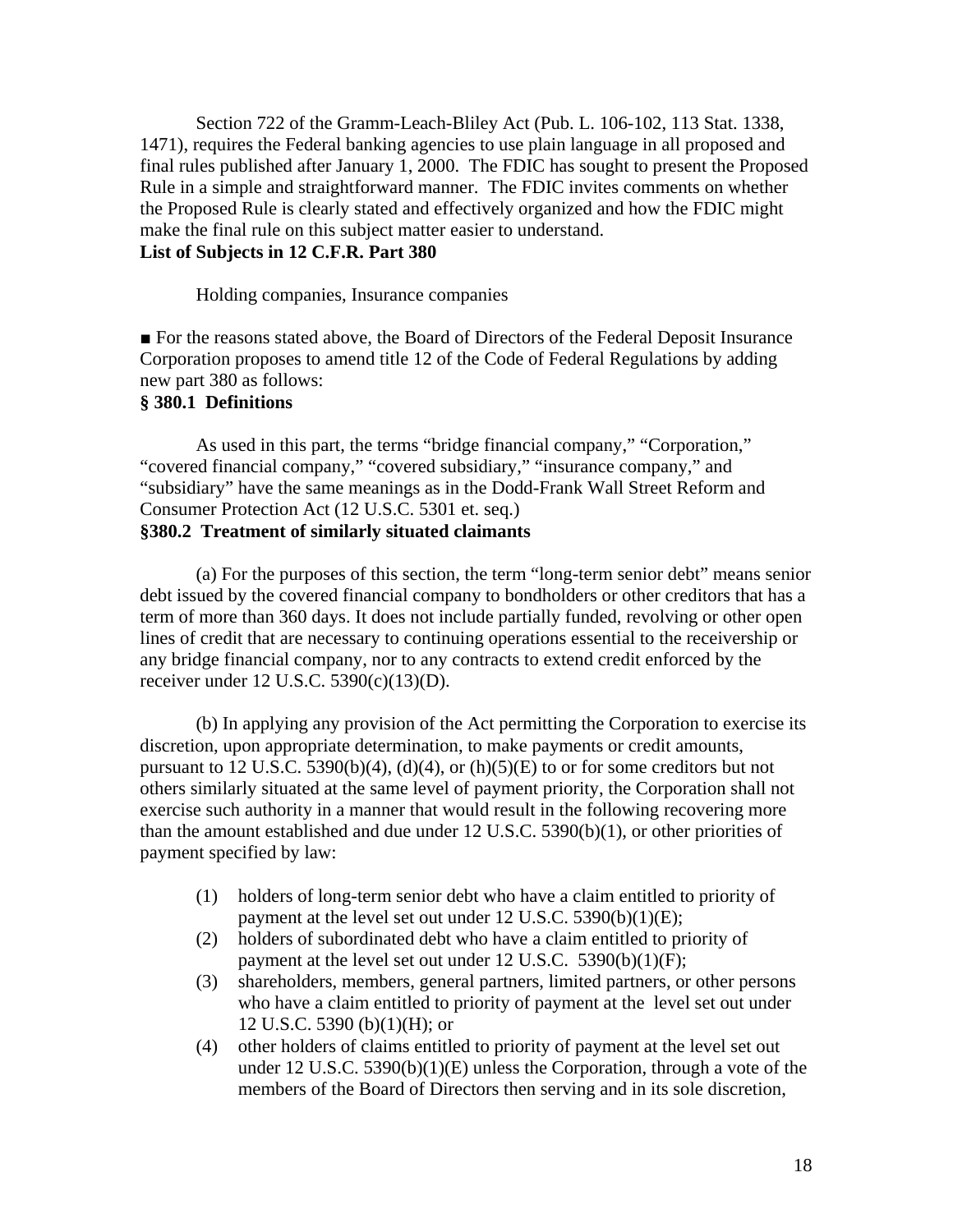specifically determines that additional payments or credit amounts to such holders are necessary and meet all of the requirements under 12 U.S.C.  $5390(b)(4)$ , (d)(4), or (h)(5)(E), as applicable. The authority of the Board to make the foregoing determination cannot be delegated.

(c) Proven claims secured by a legally valid and enforceable or perfected security interest or security entitlement in any property or other assets of the covered financial company shall be paid or satisfied in full to the extent of such collateral, but any portion of such claim which exceeds an amount equal to the fair market value of such property or other assets shall be treated as an unsecured claim and paid in accordance with the priorities established in 12 U.S.C. 5390(b) and otherwise applicable provisions. Proven claims secured by such security interests or security entitlements in securities that are direct obligations of, or that are fully guaranteed by, the United States or any agency of the United States shall be valued for such purposes at par value.

### **§ 380.3 Treatment of personal service agreements**

### (a) Definitions.

(1) The term "personal service agreement" means a written agreement between an employee and a covered financial company, covered subsidiary or a bridge financial company setting forth the terms of employment. This term also includes an agreement between any group or class of employees and a covered financial company, covered subsidiary or a bridge financial company, including, without limitation, a collective bargaining agreement.

(2) The term "senior executive" means for purposes of this section, any person who participates or has authority to participate (other than in the capacity of a director) in major policymaking functions of the company, whether or not: the person has an official title; the title designates the officer an assistant; or the person is serving without salary or other compensation. The chairman of the board, the president, every vice president, the secretary, and the treasurer or chief financial officer, general partner and manager of a company are considered executive officers, unless the person is excluded, by liquidation of the board of directors, the bylaws, the operating agreement or the partnership agreement of the company, from participation (other than in the capacity of a director) in major policymaking functions of the company, and the person does not actually participate therein.

(b) (1) If before repudiation or disaffirmance of a personal service agreement, the Corporation as receiver of a covered financial company, or the Corporation as receiver of a bridge financial company accepts performance of services rendered under such agreement, then:

> (i) the terms and conditions of such agreement shall apply to the performance of such services; and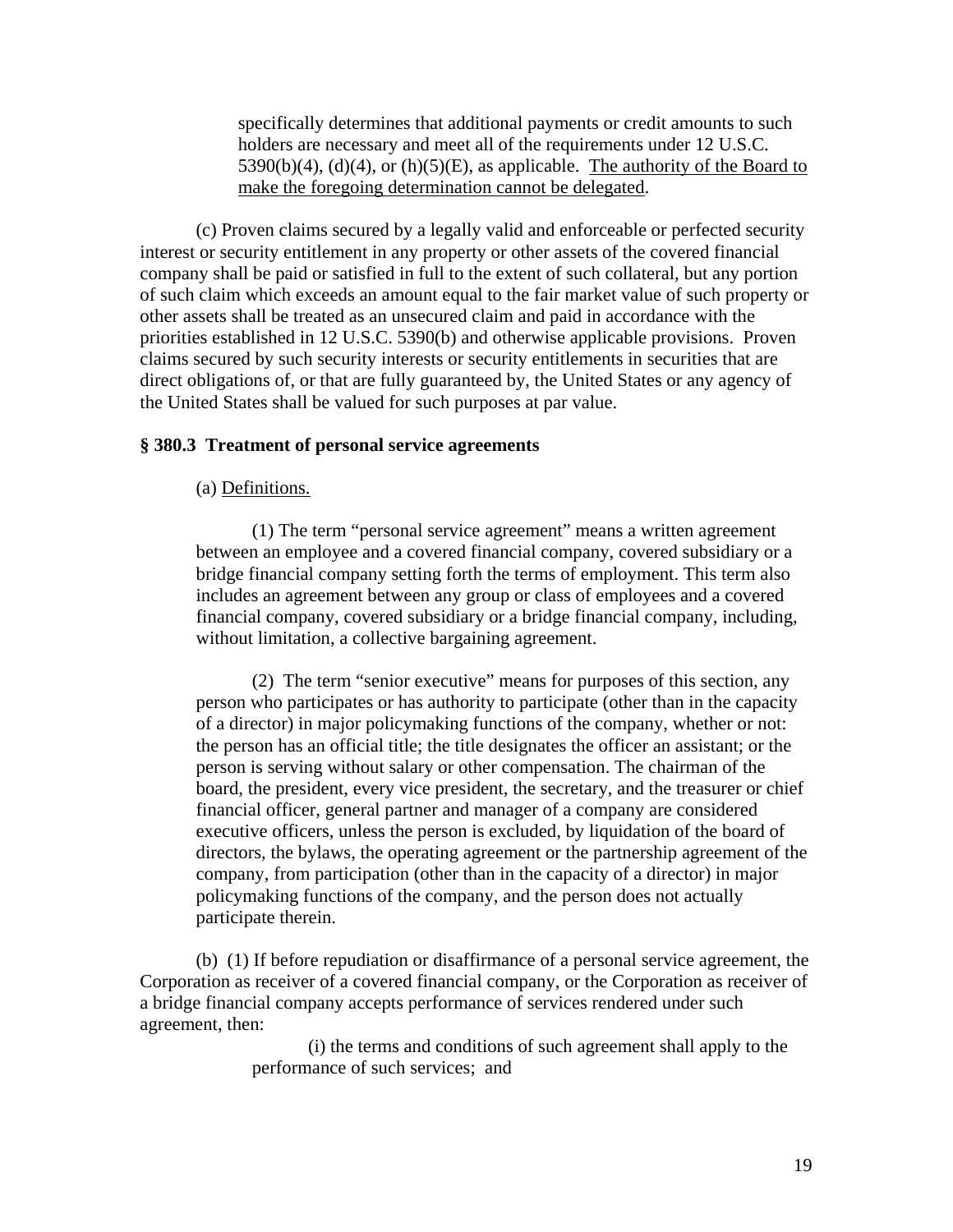(ii) any payments for the services accepted by the Corporation as receiver shall be treated as an administrative expense of the receiver.

(2) If a bridge financial company accepts performance of services rendered under such agreement, then the terms and conditions of such agreement shall apply to the performance of such services.

(c) No party acquiring a covered financial company or any operational unit, subsidiary or assets thereof from the Corporation as receiver or from any bridge financial company shall be bound by a personal service agreement unless the acquiring party expressly assumes the personal services agreement.

(d) The acceptance by the Corporation as receiver for a covered financial company, by any bridge financial company or the Corporation as receiver of a bridge financial company of services subject to a personal service agreement shall not limit or impair the authority of the Corporation as receiver to disaffirm or repudiate any personal service agreement in the manner provided for the disaffirmance or repudiation of any agreement under 12 U.S.C. 5390.

(e) Subparagraph (b) of this section shall not apply to any personal service agreement with any senior executive or director of the covered financial company or covered subsidiary, nor shall it in any way limit or impair the ability of the receiver to recover compensation from any senior executive or director of a failed financial company under 12 U.S.C. 5390.

#### **§ 380.4 Provability of claims based on contingent obligations**

(a) This section only applies to contingent obligations of the covered financial company consisting of a guarantee, letter of credit, loan commitment, or similar credit obligation that becomes due and payable upon the occurrence of a specified future event (other than the mere passage of time), which

(1) is not under the control of either the covered financial company or the party to whom the obligation is owed and

(2) has not occurred as of the date of the appointment of the receiver.

(b) A claim based on a contingent obligation of the covered financial company may be provable against the receiver notwithstanding the obligation not having become due and payable as of the date of the appointment of the receiver.

(c) If the receiver repudiates a guarantee, letter of credit, loan commitment, or similar credit obligation that is contingent as of the date of the receiver's appointment, the actual direct compensatory damages for repudiation shall be no less than the estimated value of the claim as of the date the Corporation was appointed receiver of the covered financial company, as such value is measured based upon the likelihood that such contingent claim would become fixed and the probable magnitude thereof.